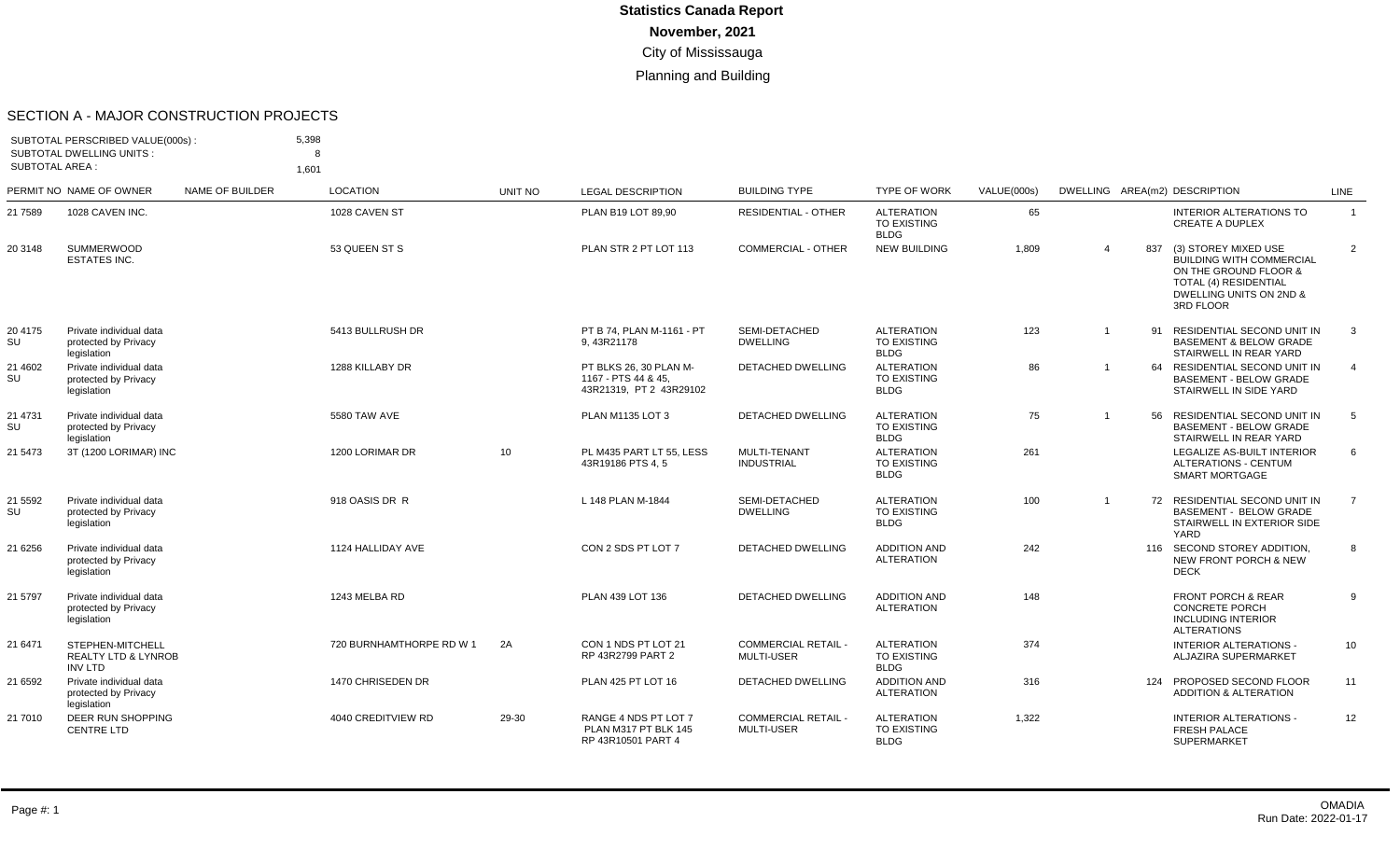| SUBTOTAL PERSCRIBED VALUE(000s):<br><b>SUBTOTAL DWELLING UNITS:</b><br><b>SUBTOTAL AREA:</b> |                                                                  |                 | 4,526<br>$\overline{7}$<br>1,546 |         |                                                                                                  |                                    |                                                        |             |                |     |                                                                                                                                 |                 |
|----------------------------------------------------------------------------------------------|------------------------------------------------------------------|-----------------|----------------------------------|---------|--------------------------------------------------------------------------------------------------|------------------------------------|--------------------------------------------------------|-------------|----------------|-----|---------------------------------------------------------------------------------------------------------------------------------|-----------------|
|                                                                                              | PERMIT NO NAME OF OWNER                                          | NAME OF BUILDER | <b>LOCATION</b>                  | UNIT NO | <b>LEGAL DESCRIPTION</b>                                                                         | <b>BUILDING TYPE</b>               | <b>TYPE OF WORK</b>                                    | VALUE(000s) |                |     | DWELLING AREA(m2) DESCRIPTION                                                                                                   | LINE            |
| 21 6618                                                                                      | <b>GLAXOSMITHKLINE</b><br><b>CANADA LTD</b>                      |                 | 7333 MISSISSAUGA RD              |         | PART LT 12, CON 4, WHS -<br>PART PT 1, 43R16448 PART<br>PT 1, 43R18675, PTS 4-9, 11,<br>43R21787 | SINGLE TENANT<br><b>INDUSTRIAL</b> | <b>NEW BUILDING</b>                                    | 477         |                |     | 241 ONE STOREY ADDITION FOR<br>STORAGE -<br><b>GLAXOSMITHKLINE CANADA</b><br>LTD                                                | $\overline{1}$  |
| 21 6858                                                                                      | Private individual data<br>protected by Privacy<br>legislation   |                 | 1161 MIRADA PL                   |         | PLAN 833 L 21                                                                                    | <b>DETACHED DWELLING</b>           | <b>NEW BUILDING</b>                                    | 979         | $\overline{1}$ | 350 | 2 STOREY DETACHED<br><b>DWELLING WITH FINISHED</b><br><b>BASEMENT - DEMOLISH</b><br><b>EXISTING DETACHED</b><br><b>DWELLING</b> | 2               |
| 21 6511<br>PLU                                                                               | <b>MISSISSAUGA</b><br>ERINDALE<br>PROPERTIES INC                 |                 | 1000 CENTRAL PKY W               |         | PT LT 23. CON 1. NDS -<br>PTS 1-4 43R39359                                                       | SINGLE TENANT<br><b>INDUSTRIAL</b> | <b>OTHER</b>                                           | 500         |                |     | <b>EXTENSION OF EXISTING</b><br><b>WATERMAIN &amp; SANITARY</b><br><b>SEWER LINES</b>                                           | 3               |
| 21 7311                                                                                      | Private individual data<br>protected by Privacy<br>legislation   |                 | 6006 PADDLE RD                   |         | PLAN M42 LOT 161                                                                                 | DETACHED DWELLING                  | <b>ALTERATION</b><br><b>TO EXISTING</b><br><b>BLDG</b> | 75          |                |     | 31 NEW PORCH & 2 STOREY<br>ADDITION IN FRONT YARD                                                                               | $\overline{4}$  |
| 21 7130                                                                                      | <b>AMACON</b><br><b>DEVELOPMENT (CITY</b><br><b>CENTRE) CORP</b> |                 | 551 CURRAN PL                    | 2       | PT BLK 5.43M1925 - PTS 1-<br>10. 12-16. 18. 21. 24-32<br>43R39534                                | APARTMENT (> 6 UNITS)              | <b>ALTERATION</b><br><b>TO EXISTING</b><br><b>BLDG</b> | 124         |                |     | INTERIOR ALTERATIONS -<br>DOSA BOYZ / HAKKA BOYZ                                                                                | 5               |
| 21 7001                                                                                      | Private individual data<br>protected by Privacy<br>legislation   |                 | 1037 MEREDITH AVE                |         | PLAN D19 LOT 15                                                                                  | <b>DETACHED DWELLING</b>           | <b>NEW BUILDING</b>                                    | 667         | $\overline{1}$ |     | 230 CUSTOM SFD INCL DEMOLISH<br><b>EXIST SFD &amp; SHED</b>                                                                     | 6               |
| 21 7411                                                                                      | Private individual data<br>protected by Privacy<br>legislation   |                 | 939 MELTON DR                    |         | PLAN 493 LOT 190                                                                                 | <b>DETACHED DWELLING</b>           | <b>NEW BUILDING</b>                                    | 1,065       |                |     | 380 NEW (2) STOREY SINGLE<br><b>FAMILY DWELLING WITH</b><br><b>FINISHED BASEMENT</b>                                            | $\overline{7}$  |
| 21 7734<br>SU                                                                                | Private individual data<br>protected by Privacy<br>legislation   |                 | 5313 LONGFORD DR                 |         | L 14 PLAN M-1733                                                                                 | <b>DETACHED DWELLING</b>           | <b>ALTERATION</b><br><b>TO EXISTING</b><br><b>BLDG</b> | 147         | $\overline{1}$ | 90  | RESIDENTIAL SECOND UNIT IN<br>THE BASEMENT, RELOCATE<br><b>EXISTING DECK STAIR IN THE</b><br><b>REAR YARD</b>                   | 8               |
| 21 7367<br>SU                                                                                | Private individual data<br>protected by Privacy<br>legislation   |                 | 3250 APRICOT ST R                |         | PLAN M-1305 PT LT 166 -<br>PTS 3, 29 43R24451                                                    | SEMI-DETACHED<br><b>DWELLING</b>   | <b>ALTERATION</b><br>TO EXISTING<br><b>BLDG</b>        | 73          | $\overline{1}$ | 53  | RESIDENTIAL SECOND UNIT IN<br>THE BASEMENT                                                                                      | 9               |
| 21 7620                                                                                      | Private individual data<br>protected by Privacy<br>legislation   |                 | 1279 UNDERWOOD DR                |         | PLAN M357 LOT 50                                                                                 | <b>DETACHED DWELLING</b>           | <b>ALTERATION</b><br><b>TO EXISTING</b><br><b>BLDG</b> | 131         |                |     | 119 RESIDENTIAL SECOND UNIT<br>ON LEVELS 0 & 1. NEW<br><b>ENTRANCE DOOR TO LOFT</b><br>AREA ABOVE GARAGE                        | 10 <sup>1</sup> |
| 21 7080                                                                                      | Private individual data<br>protected by Privacy<br>legislation   |                 | 2518 OLD CARRIAGE RD             |         | PLAN M226 LOT 1                                                                                  | <b>DETACHED DWELLING</b>           | <b>ALTERATION</b><br>TO EXISTING<br><b>BLDG</b>        | 195         |                |     | <b>INTERIOR ALTERATIONS -</b><br>NEW REAR STAIRS - NEW<br><b>WINDOWS</b>                                                        | 11              |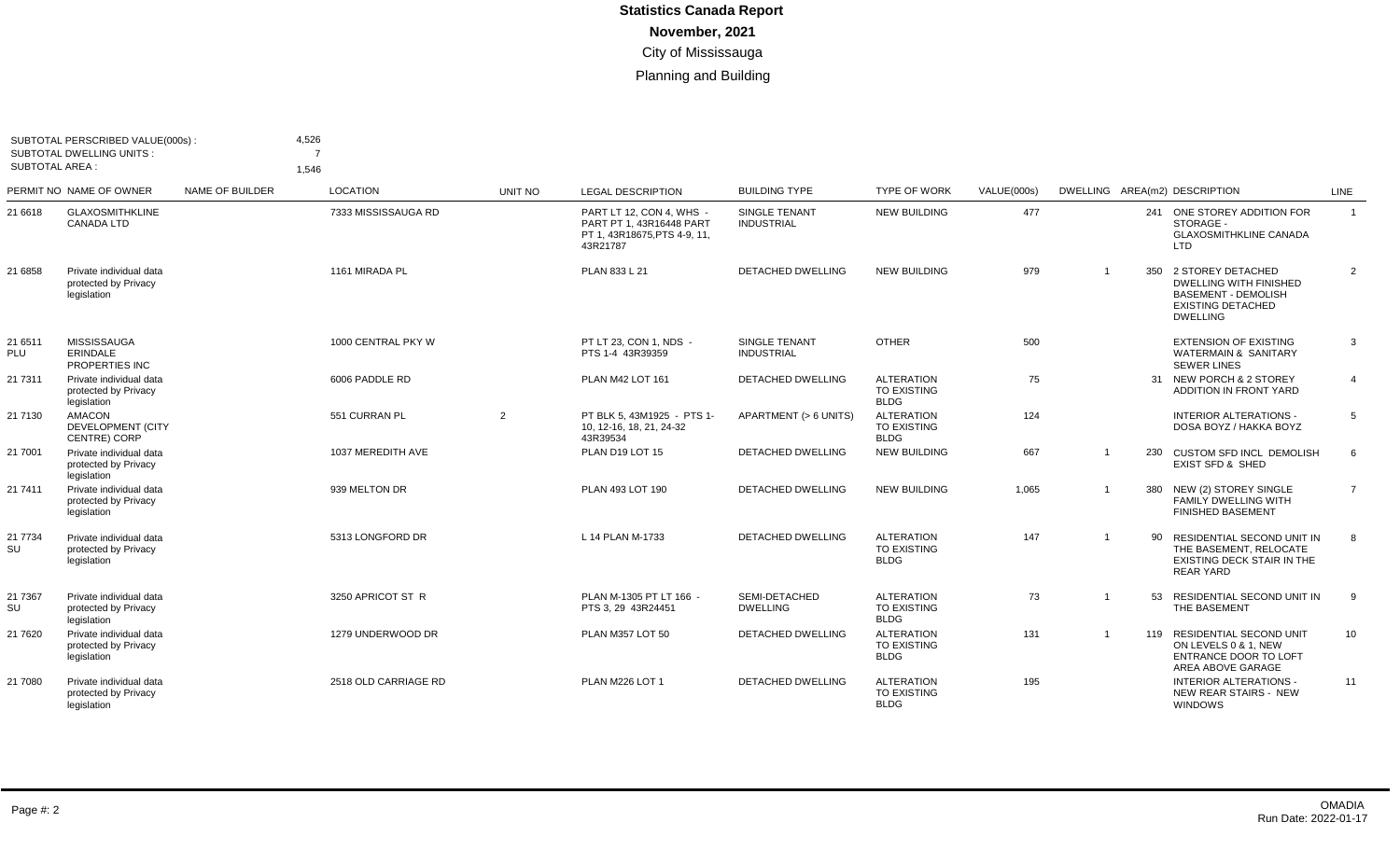| SUBTOTAL PERSCRIBED VALUE(000s):<br><b>SUBTOTAL DWELLING UNITS:</b><br><b>SUBTOTAL AREA:</b> |                                                                                     | 3,266<br>6<br>1.034 |                        |                |                                            |                                                 |                                                        |             |                         |     |                                                                                                                                                                                  |                |
|----------------------------------------------------------------------------------------------|-------------------------------------------------------------------------------------|---------------------|------------------------|----------------|--------------------------------------------|-------------------------------------------------|--------------------------------------------------------|-------------|-------------------------|-----|----------------------------------------------------------------------------------------------------------------------------------------------------------------------------------|----------------|
|                                                                                              | PERMIT NO NAME OF OWNER                                                             | NAME OF BUILDER     | LOCATION               | UNIT NO        | <b>LEGAL DESCRIPTION</b>                   | <b>BUILDING TYPE</b>                            | <b>TYPE OF WORK</b>                                    | VALUE(000s) |                         |     | DWELLING AREA(m2) DESCRIPTION                                                                                                                                                    | LINE           |
| 21 7808<br>SU                                                                                | Private individual data<br>protected by Privacy<br>legislation                      |                     | 310 PATHFINDER DR      |                | <b>PLAN 671 LOT 7</b>                      | DETACHED DWELLING                               | <b>ALTERATION</b><br>TO EXISTING<br><b>BLDG</b>        | 93          | -1                      |     | 51 RESIDENTIAL 2ND UNIT IN<br>BSMT, INT ALTS TO CONVERT<br>FAMILY ROOM INTO PART OF<br>SU KITCHEN, NEW LAUNDRY &<br><b>DOOR INTO GARAGE &amp; REAR</b><br><b>ENTRANCE FOR SU</b> | $\overline{1}$ |
| 21 7392<br><b>SU</b>                                                                         | Private individual data<br>protected by Privacy<br>legislation                      |                     | 4470 MAYFLOWER DR      |                | PLAN M573 LOT 22                           | <b>DETACHED DWELLING</b>                        | <b>ALTERATION</b><br><b>TO EXISTING</b><br><b>BLDG</b> | 115         | $\overline{1}$          |     | 64 RESIDENTIAL SECOND UNIT IN<br><b>BASEMENT - SEPARATE</b><br>FINISHED BASEMENT AREA -<br><b>BELOW GRADE STAIRWELL IN</b><br><b>REAR YARD</b>                                   | 2              |
| 21 8401                                                                                      | Private individual data<br>protected by Privacy<br>legislation                      |                     | 1441 LOCHLIN TR        |                | PLAN 464 LOT 16                            | <b>DETACHED DWELLING</b>                        | <b>NEW BUILDING</b>                                    | 1,352       | $\overline{\mathbf{1}}$ | 484 | NEW (2) STOREY SINGLE<br><b>FAMILY DWELLING WITH</b><br><b>FINISHED BASEMENT &amp;</b><br>DEMOLITION OF EXISITNG<br><b>DWELLING</b>                                              | 3              |
| 21 7417<br>SU                                                                                | Private individual data<br>protected by Privacy<br>legislation                      |                     | 5127 CASTLEFIELD DR    |                | PLAN M1037 LOT 58                          | DETACHED DWELLING                               | <b>ALTERATION</b><br><b>TO EXISTING</b><br><b>BLDG</b> | 165         | $\overline{\mathbf{1}}$ |     | 119 RESIDENTIAL SECOND UNIT IN<br><b>BASEMENT &amp; BELOW GRADE</b><br>STAIRWELL IN REAR YARD                                                                                    | $\overline{4}$ |
| 21 7441<br>SU                                                                                | Private individual data<br>protected by Privacy<br>legislation                      |                     | 3980 FREEMAN TERR      |                | L 166 PLAN M-1356                          | DETACHED DWELLING                               | <b>ALTERATION</b><br>TO EXISTING<br><b>BLDG</b>        | 128         | $\mathbf 1$             |     | 92 RESIDENTIAL SECOND UNIT IN<br><b>BASEMENT</b>                                                                                                                                 | 5              |
| 21 7795                                                                                      | Private individual data<br>protected by Privacy<br>legislation                      |                     | 764 ESPRIT CRES        |                | PLAN M803 LOT 263                          | <b>DETACHED DWELLING</b>                        | <b>ALTERATION</b><br>TO EXISTING<br><b>BLDG</b>        | 135         |                         |     | <b>INTERIOR ALTERATION -</b><br><b>GROUND FLOOR</b><br><b>ALTERATIONS</b>                                                                                                        | 6              |
| 21 7802                                                                                      | Private individual data<br>protected by Privacy<br>legislation                      |                     | 7305 CUSTER CRES       |                | PLAN 946 LOT 398                           | <b>DETACHED DWELLING</b>                        | <b>ADDITION TO</b><br><b>EXISTING BLDG</b>             | 61          |                         |     | 34 ADDITION - GROUND FLOOR<br>REAR ADDITION & (2)ND<br>STOREY REAR ADDITION                                                                                                      | $\overline{7}$ |
| 21 8082                                                                                      | MISSISSAUGA<br><b>ENTERTAINMENT HLDS</b><br>INC C/O PENEQUITY<br><b>REALTY CORP</b> | MTZ CONTRACTING     | 80 COURTNEYPARK DR E K | K <sub>1</sub> | BLKS 11-13, 43M915 - PTS<br>1-11, 43R19175 | <b>COMMERCIAL RETAIL -</b><br><b>MULTI-USER</b> | <b>ALTERATION</b><br>TO EXISTING<br><b>BLDG</b>        | 430         |                         |     | INTERIOR ALTERATIONS.<br><b>EXTERIOR FACADE</b><br>ALTERATIONS - INDUSTRIA<br>PIZZERIA + BAR                                                                                     | 8              |
| 21 7560                                                                                      | PEEL BOARD OF<br><b>EDUCATION</b>                                                   |                     | 3520 QUEENSTON DR      |                | PLAN 597 BLK F                             | SCHOOL - ELEMENTARY                             | <b>ADDITION AND</b><br><b>ALTERATION</b>               | 705         |                         |     | 131 NEW REAR ADDITION -<br><b>INTERIOR ALTERATIONS TO</b><br><b>INCLUDE WASHROOM</b><br><b>RENOVATION - QUEENSTON</b><br>DR PUBLIC SCHOOL                                        | 9              |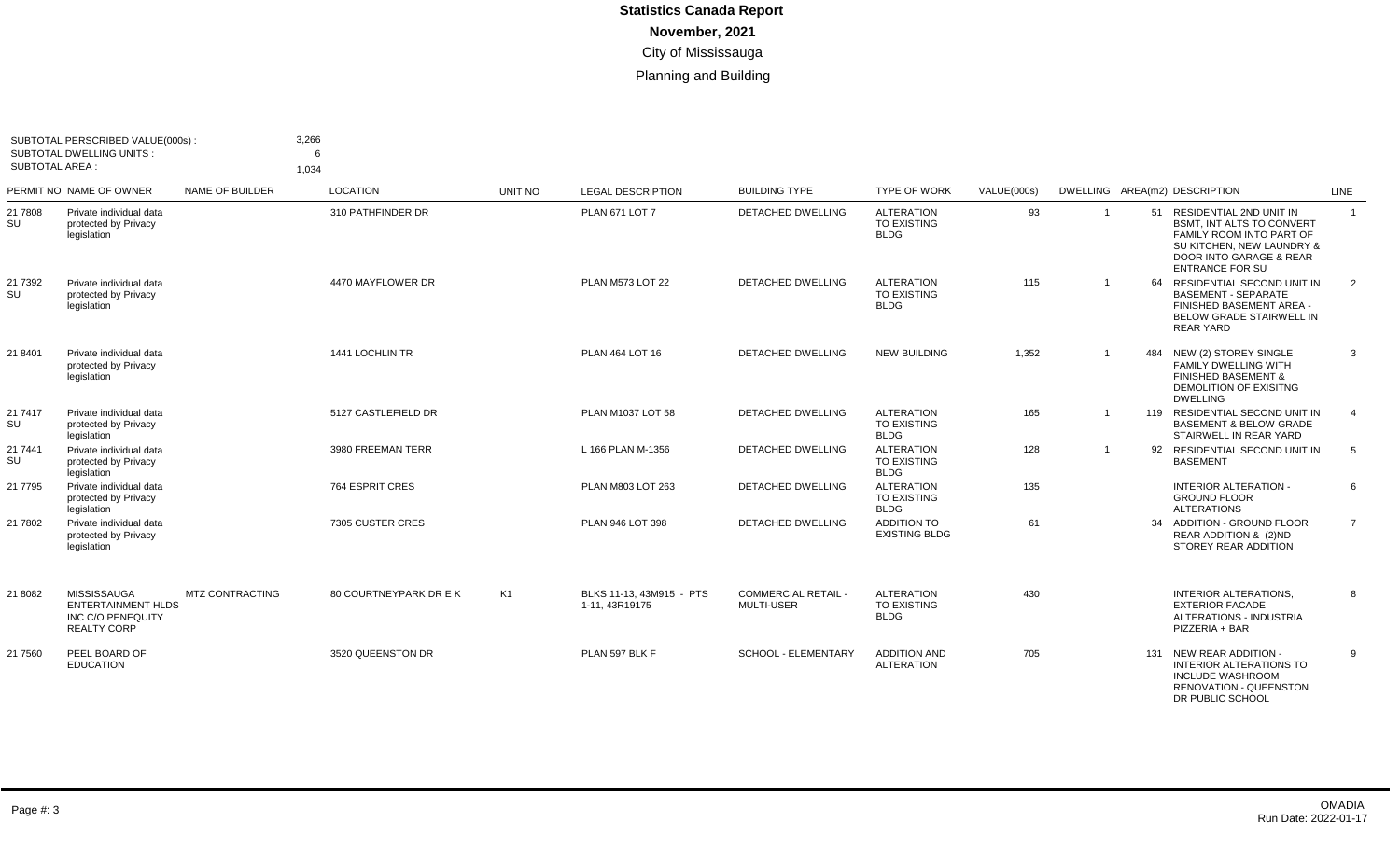| <b>SUBTOTAL AREA:</b> | SUBTOTAL PERSCRIBED VALUE(000s):<br><b>SUBTOTAL DWELLING UNITS:</b> | 2,185<br>1.094              | 11                     |         |                                                                               |                                  |                                                        |             |                |     |                                                                                                                                                                      |                |
|-----------------------|---------------------------------------------------------------------|-----------------------------|------------------------|---------|-------------------------------------------------------------------------------|----------------------------------|--------------------------------------------------------|-------------|----------------|-----|----------------------------------------------------------------------------------------------------------------------------------------------------------------------|----------------|
|                       | PERMIT NO NAME OF OWNER                                             | NAME OF BUILDER             | <b>LOCATION</b>        | UNIT NO | <b>LEGAL DESCRIPTION</b>                                                      | <b>BUILDING TYPE</b>             | <b>TYPE OF WORK</b>                                    | VALUE(000s) |                |     | DWELLING AREA(m2) DESCRIPTION                                                                                                                                        | LINE           |
| 21 7623               | Private individual data<br>protected by Privacy<br>legislation      |                             | 866 BETHANY CRES L     |         | PLAN M1596 PT LT 34 - PT<br>18 43R29036                                       | SEMI-DETACHED<br><b>DWELLING</b> | <b>ALTERATION</b><br><b>TO EXISTING</b><br><b>BLDG</b> | 82          | $\overline{1}$ |     | 59 NEW SECOND UNIT -<br>PROPOSED CONVERSION OF<br><b>BASEMENT INTO A SECOND</b><br>DWELLING UNIT & INT.<br>ALTERATION. TWO EXISTING<br><b>WINDOWS TO BE ENLARGED</b> | $\overline{1}$ |
| 21 9495<br>SU         | Private individual data<br>protected by Privacy<br>legislation      |                             | 3340 CROMPTON CRES     |         | L 73 PLAN M-1218                                                              | <b>DETACHED DWELLING</b>         | <b>ALTERATION</b><br><b>TO EXISTING</b><br><b>BLDG</b> | 137         | $\overline{1}$ | 98  | NEW RESIDENTIAL SECOND<br>UNIT IN BASEMENT                                                                                                                           | $\overline{2}$ |
| 21 7943<br>SU         | Private individual data<br>protected by Privacy<br>legislation      |                             | 5491 MCFARREN BLVD     |         | PT BLK 162 PLAN M-1128<br>AND PT BLK 20 PLAN M-<br>1150 - PTS 4 - 7, 43R21240 | DETACHED DWELLING                | <b>ALTERATION</b><br><b>TO EXISTING</b><br><b>BLDG</b> | 77          | $\mathbf{1}$   | 56  | PROPOSED RESIDENTIAL<br>SECOND UNIT IN BASEMENT<br>WITH PARTIAL FINISHED<br>RECREATIONAL ROOM                                                                        | 3              |
| 21 7870               | Private individual data<br>protected by Privacy<br>legislation      |                             | 587 GARDEN WALK L      |         | PL 43M1483 PT L 37, PL<br>43M1528 B 96, 43R25975 PT                           | SEMI-DETACHED<br><b>DWELLING</b> | <b>ALTERATION</b><br>TO EXISTING<br><b>BLDG</b>        | 107         |                |     | 77 RESIDENTIAL SECOND UNIT,<br>SIDE ENTRANCE, 2 ENLARGED<br>BASEMENT WINDOWS, 1 NEW<br><b>BASEMENT WINDOW</b>                                                        | $\overline{4}$ |
| 21 9033<br>SU         | Private individual data<br>protected by Privacy<br>legislation      |                             | 3357 COVENT CRES R     |         | 43M1538, PT L 32 - PT 34<br>43R28037                                          | SEMI-DETACHED<br><b>DWELLING</b> | <b>ALTERATION</b><br><b>TO EXISTING</b><br><b>BLDG</b> | 76          | $\overline{1}$ |     | 55 RESIDENTIAL SECOND UNIT IN<br>THE BASEMENT                                                                                                                        | 5              |
| 21 7726<br>SU         | Private individual data<br>protected by Privacy<br>legislation      |                             | 5945 GROSSBEAK DR      |         | PLAN M878 LOT 146                                                             | <b>DETACHED DWELLING</b>         | <b>ALTERATION</b><br><b>TO EXISTING</b><br><b>BLDG</b> | 170         | $\overline{1}$ | 123 | <b>RESIDENTIAL SECOND UNIT IN</b><br><b>BASEMENT, BELOW GRADE</b><br>STAIRWELL IN REAR YARD                                                                          | 6              |
| 21 7966<br>SU         | Private individual data<br>protected by Privacy<br>legislation      |                             | 5320 HOLLYPOINT AVE    |         | L 87 PLAN M-1280                                                              | DETACHED DWELLING                | <b>ALTERATION</b><br><b>TO EXISTING</b><br><b>BLDG</b> | 121         | $\overline{1}$ | 87  | RESIDENTIAL SECOND UNIT IN<br><b>BASEMENT</b>                                                                                                                        | $\overline{7}$ |
| 21 7946               | Private individual data<br>protected by Privacy<br>legislation      |                             | 1160 CLARKSON RD N     |         | PLAN G13 LOT 1                                                                | <b>DETACHED DWELLING</b>         | <b>ALTERATION</b><br>TO EXISTING<br><b>BLDG</b>        | 124         |                |     | FRONT PORCH, INTERIOR<br>ALTERATIONS ON ALL<br>FLOORS, UNFINISHED<br><b>BASEMENT ADDITION.</b><br>FINISHED BASEMENT AREA                                             | 8              |
| 21 7851<br>SU         | Private individual data<br>protected by Privacy<br>legislation      |                             | 5797 MERSEY ST         |         | PLAN M1047 LOT 53                                                             | <b>DETACHED DWELLING</b>         | <b>ALTERATION</b><br><b>TO EXISTING</b><br><b>BLDG</b> | 80          | $\overline{1}$ | 58  | RESIDENTIAL SECOND UNIT.<br>SIDE ENTRANCE IN INTERIOR<br>SIDE YARD, (1) ENLARGED<br>WINDOW & (2) NEW<br><b>BASEMENT WINDOWS</b>                                      | 9              |
| 21 8312<br>SU         | Private individual data<br>protected by Privacy<br>legislation      |                             | 564 ORANGE WALK CRES R |         | PLAN M1693 PT LT 14 - PT<br>28 43R30799                                       | SEMI-DETACHED<br><b>DWELLING</b> | <b>ALTERATION</b><br><b>TO EXISTING</b><br><b>BLDG</b> | 59          | $\overline{1}$ | 42  | RESIDENTIAL SECOND UNIT IN<br>THE BASEMENT                                                                                                                           | 10             |
| 21 8141               | <b>GIANNONE BOYES</b><br>CORP.                                      | <b>GIANNONE BOYES CORP.</b> | 1638 STONEHAVEN DR     |         | PART BLK A, RP 768 - PTS<br>3.4 43R38990                                      | <b>DETACHED DWELLING</b>         | <b>NEW BUILDING</b>                                    | 969         | $\overline{1}$ | 363 | NEW (2) STOREY SINGLE<br><b>FAMILY DWELLING WITH</b><br><b>FINISHED BASEMENT</b>                                                                                     | 11             |
| 21 8220               | Private individual data<br>protected by Privacy<br>legislation      |                             | 2492 FRANKFIELD RD     |         | PLAN 824 LOT 63                                                               | <b>DETACHED DWELLING</b>         | <b>ALTERATION</b><br>TO EXISTING<br><b>BLDG</b>        | 77          |                |     | NEW FRONT PORCH, REAR<br>PORCH & PARTIAL NEW ROOF                                                                                                                    | 12             |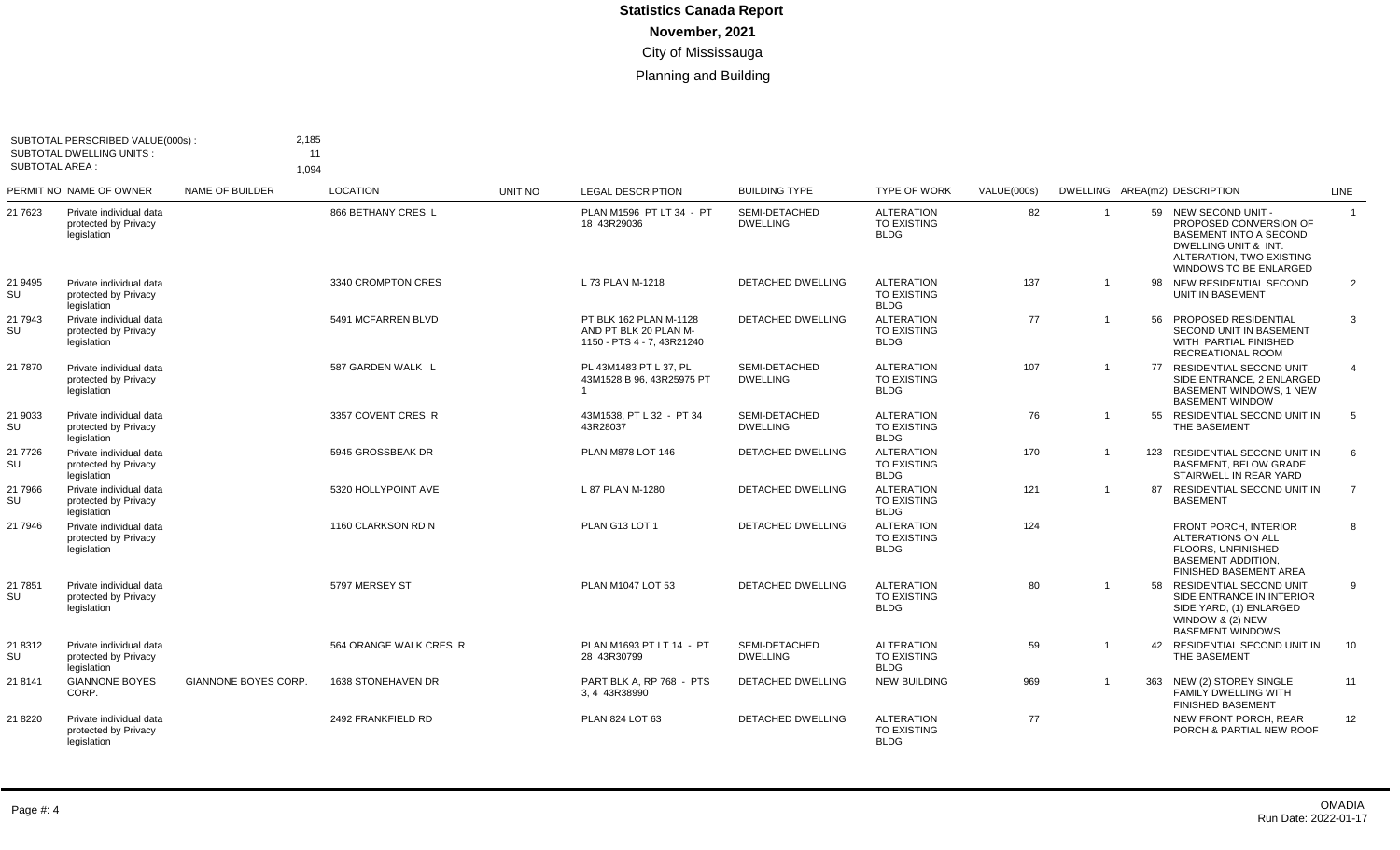| SUBTOTAL PERSCRIBED VALUE(000s):<br><b>SUBTOTAL DWELLING UNITS:</b><br>SUBTOTAL AREA : |                                                                | 2,433<br>.5<br>521 |                              |         |                                                                                      |                                          |                                                        |             |                |    |                                                                                                                                                                           |                |
|----------------------------------------------------------------------------------------|----------------------------------------------------------------|--------------------|------------------------------|---------|--------------------------------------------------------------------------------------|------------------------------------------|--------------------------------------------------------|-------------|----------------|----|---------------------------------------------------------------------------------------------------------------------------------------------------------------------------|----------------|
|                                                                                        | PERMIT NO NAME OF OWNER                                        | NAME OF BUILDER    | <b>LOCATION</b>              | UNIT NO | <b>LEGAL DESCRIPTION</b>                                                             | <b>BUILDING TYPE</b>                     | <b>TYPE OF WORK</b>                                    | VALUE(000s) |                |    | DWELLING AREA(m2) DESCRIPTION                                                                                                                                             | LINE           |
| 21 7844<br>SU                                                                          | Private individual data<br>protected by Privacy<br>legislation |                    | 606 MATISSE PL               |         | L 84 PLAN M-1452                                                                     | DETACHED DWELLING                        | <b>ALTERATION</b><br><b>TO EXISTING</b><br><b>BLDG</b> | 106         | $\overline{1}$ |    | 76 RESIDENTIAL SECOND UNIT IN<br><b>BASEMENT</b>                                                                                                                          | $\overline{1}$ |
| 21 7896<br>SU                                                                          | Private individual data<br>protected by Privacy<br>legislation |                    | 1207 NORTHMOUNT AVE          |         | PLAN C22 PT LOTS 122,123                                                             | <b>DETACHED DWELLING</b>                 | <b>ALTERATION</b><br><b>TO EXISTING</b><br><b>BLDG</b> | 165         | $\overline{1}$ |    | 119 RESIDENTIAL SECOND UNIT IN<br><b>BASEMENT</b>                                                                                                                         | $\overline{2}$ |
| 21 8442                                                                                | Private individual data<br>protected by Privacy<br>legislation |                    | 881 EDISTEL CRES             |         | PLAN 801 LOT 9                                                                       | <b>DETACHED DWELLING</b>                 | <b>ADDITION AND</b><br><b>ALTERATION</b>               | 423         |                |    | 117 2 STOREY FRONT & REAR<br>ADD. W/FINISHED<br><b>BASEMENT, SMALL GARAGE</b><br>ADD., NEW COVERED FRONT<br>PORCH, REAR DECK, CORNER<br>SUN SHADE STRUCTURE, INT.<br>ALT. | 3              |
| 21 7980                                                                                | Private individual data<br>protected by Privacy<br>legislation |                    | <b>1578 STILLRIVER CRES</b>  |         | <b>PLAN M711 LOT 47</b>                                                              | DETACHED DWELLING                        | <b>ALTERATION</b><br><b>TO EXISTING</b><br><b>BLDG</b> | 117         |                |    | FINISHED BASEMENT, BELOW<br><b>GRADE STAIRWELL IN REAR</b><br>YARD AND NEW BASEMENT<br><b>WINDOWS</b>                                                                     |                |
| 21 8277                                                                                | Private individual data<br>protected by Privacy<br>legislation |                    | 6936 ELLIOTT PARLIAMENT ST L |         | PT BLK 256 PLAN M1246 -<br>PT 39 43R22797, PT 39<br>43R23155                         | SEMI-DETACHED<br><b>DWELLING</b>         | <b>ALTERATION</b><br><b>TO EXISTING</b><br><b>BLDG</b> | 71          |                |    | FINISHED BASEMENT, BELOW<br><b>GRADE STAIRWELL IN SIDE</b><br>YARD                                                                                                        | 5              |
| 21 8006                                                                                | PLD CANADIAN<br>HOLDING 2 GP ULC C/O<br><b>PROLOGIS</b>        |                    | 6170 EDWARDS BLVD            |         | PL M1316 BLK 6, PT OF BLK<br>5 - 43R25058 PTS 1, 2, CON<br>1 PT LT 6 - 43R23399 PT 9 | SINGLE TENANT<br><b>INDUSTRIAL</b>       | <b>ALTERATION</b><br><b>TO EXISTING</b><br><b>BLDG</b> | 551         |                |    | <b>INSTALLATION OF RACKING</b><br>SYSTEM & CONVEYOR -<br>ROOTS CANADA                                                                                                     | 6              |
| 21 7954<br>SU                                                                          | Private individual data<br>protected by Privacy<br>legislation |                    | <b>451 BLUESKY CRES</b>      |         | PLAN M790 LOT 179                                                                    | <b>DETACHED DWELLING</b>                 | <b>ALTERATION</b><br><b>TO EXISTING</b><br><b>BLDG</b> | 95          | -1             | 68 | <b>RESIDENTIAL SECOND UNIT IN</b><br><b>BASEMENT</b>                                                                                                                      | $\overline{7}$ |
| 21 8077                                                                                | 1100<br><b>BURNHAMTHORPE</b><br>PROPERTY INC                   |                    | 1100 BURNHAMTHORPE RD W C 7  |         | RANGE 3 NDS PT LOT 8<br>RP 43R7128 PARTS 3,4                                         | <b>MULTI-TENANT</b><br><b>INDUSTRIAL</b> | <b>ALTERATION</b><br><b>TO EXISTING</b><br><b>BLDG</b> | 565         |                |    | INTERIOR ALTERATIONS, (1)<br><b>EXTERIOR DOOR - MEMORY</b><br><b>EXPRESS</b>                                                                                              | 8              |
| 21 8008<br>SU                                                                          | Private individual data<br>protected by Privacy<br>legislation |                    | 3360 MCMASTER RD             |         | <b>PLAN M742 LOT 178</b>                                                             | <b>DETACHED DWELLING</b>                 | <b>ALTERATION</b><br><b>TO EXISTING</b><br><b>BLDG</b> | 82          | $\overline{1}$ |    | 59 NEW RESIDENTIAL SECOND<br>UNIT. ABOVE GRADE DOOR IN<br>SIDE YARD, (1) NEW WINDOW<br>& ENLARGE (3) EXISTING<br><b>WINDOWS</b>                                           | 9              |
| 21 8396                                                                                | Private individual data<br>protected by Privacy<br>legislation |                    | 760 DODSWORTH CRES           |         | PLAN 830 LOT 53                                                                      | <b>DETACHED DWELLING</b>                 | <b>ALTERATION</b><br><b>TO EXISTING</b><br><b>BLDG</b> | 67          |                |    | INTERIOR & EXTERIOR ALTS -<br>(2) BATHROOM RENO'S, LOAD<br>BEARING WALL REMOVAL,<br><b>EXISTNG FIRE PLACE,</b><br>WINDOW & SIDE DOOR BEING<br><b>BRICKED UP</b>           | 10             |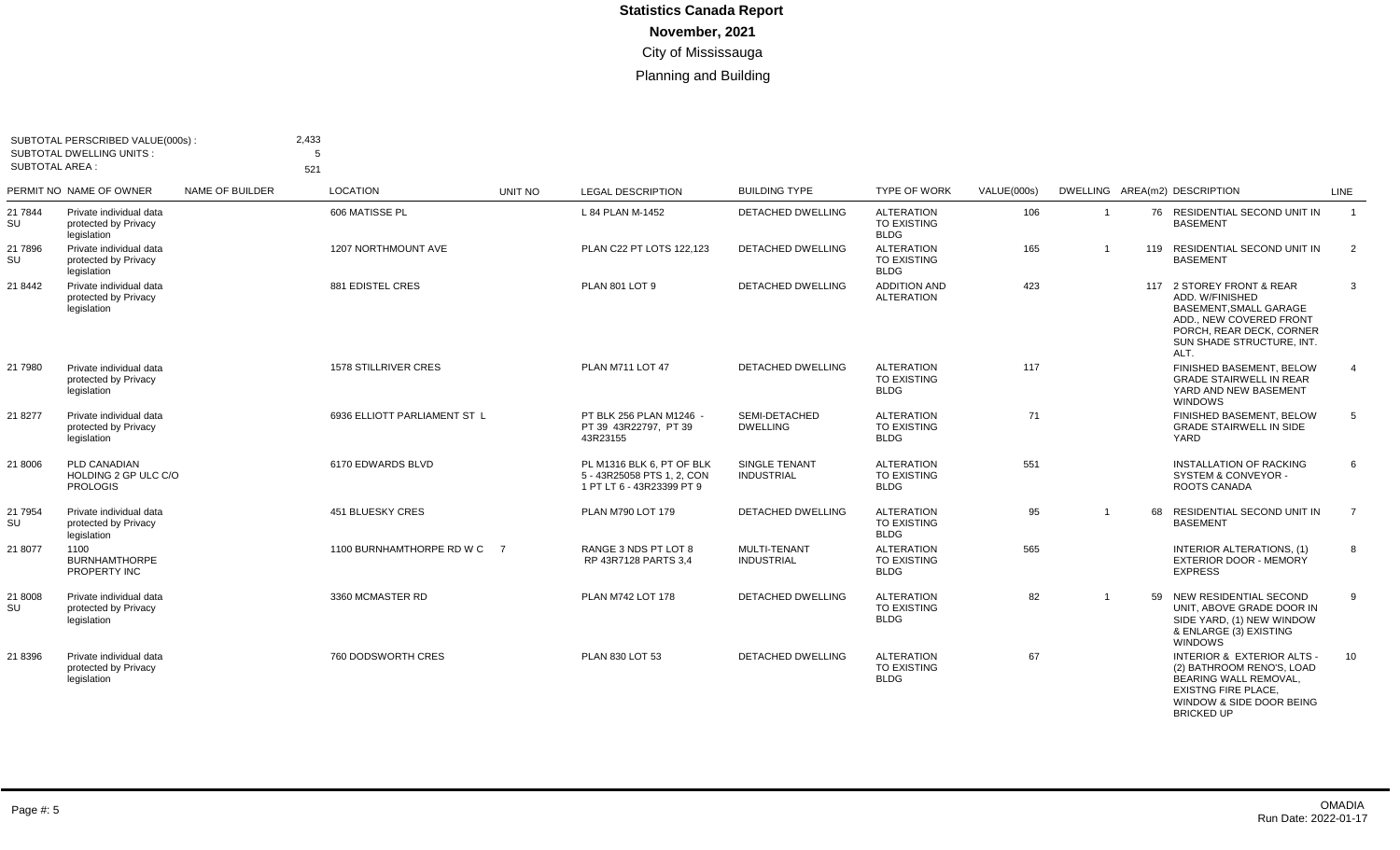| SUBTOTAL PERSCRIBED VALUE(000s)<br><b>SUBTOTAL DWELLING UNITS:</b><br><b>SUBTOTAL AREA:</b> |                                                                                            | 3,397<br>5<br>600  |                       |          |                                                                   |                                                 |                                                        |             |                |    |                                                                                                                                                  |                |
|---------------------------------------------------------------------------------------------|--------------------------------------------------------------------------------------------|--------------------|-----------------------|----------|-------------------------------------------------------------------|-------------------------------------------------|--------------------------------------------------------|-------------|----------------|----|--------------------------------------------------------------------------------------------------------------------------------------------------|----------------|
|                                                                                             | PERMIT NO NAME OF OWNER                                                                    | NAME OF BUILDER    | <b>LOCATION</b>       | UNIT NO  | <b>LEGAL DESCRIPTION</b>                                          | <b>BUILDING TYPE</b>                            | <b>TYPE OF WORK</b>                                    | VALUE(000s) |                |    | DWELLING AREA(m2) DESCRIPTION                                                                                                                    | LINE           |
| 21 8021<br>SU                                                                               | Private individual data<br>protected by Privacy<br>legislation                             |                    | 2371 CLIFF RD         |          | CON 1 SDS. PT LT 13 - PT<br>3 43R37231                            | <b>DETACHED DWELLING</b>                        | <b>ALTERATION</b><br><b>TO EXISTING</b><br><b>BLDG</b> | 191         | $\overline{1}$ |    | 81 RESIDENTIAL SECOND UNIT IN<br>BASEMENT.SEPARATE<br>FINISHED BASEMENT AREA.<br><b>BELOW GRADE STAIRWELL IN</b><br><b>REAR YARD</b>             | $\overline{1}$ |
| 21 8423<br>SU                                                                               | Private individual data<br>protected by Privacy<br>legislation                             |                    | 7388 DAVEMARK CRT     |          | L 5 PLAN M-1227                                                   | DETACHED DWELLING                               | <b>ALTERATION</b><br>TO EXISTING<br><b>BLDG</b>        | 66          | $\overline{1}$ | 47 | RESIDENTIAL SECOND UNIT IN<br>THE BASEMENT                                                                                                       | 2              |
| 21 8091                                                                                     | Private individual data<br>protected by Privacy<br>legislation                             |                    | 1039 LORNE PARK RD    |          | PART LT 24, CON 2, SDS -<br>PT 2 43R39670                         | <b>DETACHED DWELLING</b>                        | <b>NEW BUILDING</b>                                    | 913         | $\mathbf{1}$   |    | 319 NEW TWO (2) STOREY HOUSE<br>WITH ATTACHED DOUBLE<br>GARAGE, COVERED PORCH<br>AT FRONT & REAR.<br><b>BASEMENT WALK-OUT</b>                    | 3              |
| 21 8036<br>SU                                                                               | Private individual data<br>protected by Privacy<br>legislation                             |                    | 3906 THOMAS ST        |          | L 289 PLAN M-1461                                                 | <b>DETACHED DWELLING</b>                        | <b>ALTERATION</b><br><b>TO EXISTING</b><br><b>BLDG</b> | 113         | $\overline{1}$ |    | 65 NEW SECOND DWELLING<br>UNIT IN BASEMENT, ONE (1)<br>NEW EGRESS WINDOW IN<br><b>BASEMENT &amp; BELOW</b><br><b>GRADE ENTRANCE</b>              | $\overline{4}$ |
| 21 8072                                                                                     | <b>WHITEROCK SUSSEX</b><br><b>CENTRE MISSISSAUGA</b><br>INC C/O DREAM OFFICE<br><b>MGT</b> |                    | 90 BURNHAMTHORPE RD W | 1506     | PL M492 PT BLK 17.<br>43R14746 PTS 3, 4, 6, 7                     | <b>COMMERCIAL OFFICE</b><br><b>MULTI-USER</b>   | <b>ALTERATION</b><br><b>TO EXISTING</b><br><b>BLDG</b> | 345         |                |    | <b>INTERIOR ALTERATIONS.</b><br>SUITE SEPARATION BETWEEN<br>UNIT 1504 & 1506 - IFSE<br><b>INSTITUTE OF FINANCIAL</b><br>SERVICES EDUCATIONS INC. | 5              |
| 21 8092                                                                                     | THE MANUFACTURERS<br>LIFE INSURANCE CO.<br><b>C/O MANULIFE</b><br><b>ONTARIO</b>           |                    | 5090 EXPLORER DR      | 100      | PLAN M533 PT BLK 5<br>RP 43R14654 PART 1                          | <b>COMMERCIAL OFFICE -</b><br><b>MULTI-USER</b> | <b>ALTERATION</b><br><b>TO EXISTING</b><br><b>BLDG</b> | 270         |                |    | <b>INTERIOR ALTERATIONS -</b><br><b>MODEL SUITE</b>                                                                                              | 6              |
| 21 8035                                                                                     | Private individual data<br>protected by Privacy<br>legislation                             |                    | 1538 ROBILLARD RD     |          | PLAN 656 LOT 46                                                   | <b>DETACHED DWELLING</b>                        | <b>ALTERATION</b><br><b>TO EXISTING</b><br><b>BLDG</b> | 128         |                |    | INTERIOR ALTERATIONS ON<br><b>GROUND &amp; BASEMENT</b><br>FLOORS, NEW WINDOWS                                                                   | $\overline{7}$ |
| 21 8073<br>SU                                                                               | Private individual data<br>protected by Privacy<br>legislation                             |                    | 1463 EMERSON LANE     |          | PLAN M971 LOT 30                                                  | <b>DETACHED DWELLING</b>                        | <b>ALTERATION</b><br>TO EXISTING<br><b>BLDG</b>        | 120         | $\mathbf{1}$   | 87 | RESIDENTIAL SECOND UNIT IN<br>BASEMENT, BELOW GRADE<br>STAIRWELL IN REAR YARD                                                                    | 8              |
| 21 8361                                                                                     | <b>1500 DUNDAS EAST</b><br>HOLDINGS INC C/O<br><b>FIELDGATE COMM</b><br>PROP LTD           | PENALTA GROUP LTD. | 1500 DUNDAS ST E A    |          | CON 1 SDS. PT LTS 4.5 -<br>PTS 1, 3-9, 14, 16 43R33993            | <b>COMMERCIAL RETAIL-</b><br>SINGLE USER        | <b>ALTERATION</b><br><b>TO EXISTING</b><br><b>BLDG</b> | 390         |                |    | REVISION TO PERMIT #21-5360<br>- INTERIOR ALTERATIONS<br>WITH ADDITION OF LOADING<br><b>DOCK</b>                                                 | $\mathbf{q}$   |
| 21 8144                                                                                     | PIRET (MISSISSAUGA)<br><b>HOLDINGS INC.</b>                                                |                    | 405 BRITANNIA RD E C  | $6 - 10$ | PL M425 PT BLKS 11, 12.<br>CON 1 EHS PT LT 5.<br>43R13889 PTS 2-4 | MULTI-TENANT<br><b>INDUSTRIAL</b>               | <b>ALTERATION</b><br><b>TO EXISTING</b><br><b>BLDG</b> | 699         |                |    | <b>INTERIOR ALTERATIONS -</b><br>DOLLAR TREE CANADA                                                                                              | 10             |
| 21 9140                                                                                     | Private individual data<br>protected by Privacy<br>legislation                             |                    | 5277 NASKAPI CRT      |          | PLAN M738 LOT 78                                                  | <b>DETACHED DWELLING</b>                        | <b>ALTERATION</b><br><b>TO EXISTING</b><br><b>BLDG</b> | 112         |                |    | FINSIHED BASEMENT, 4 NEW<br><b>WINDOW WELLS</b>                                                                                                  | 11             |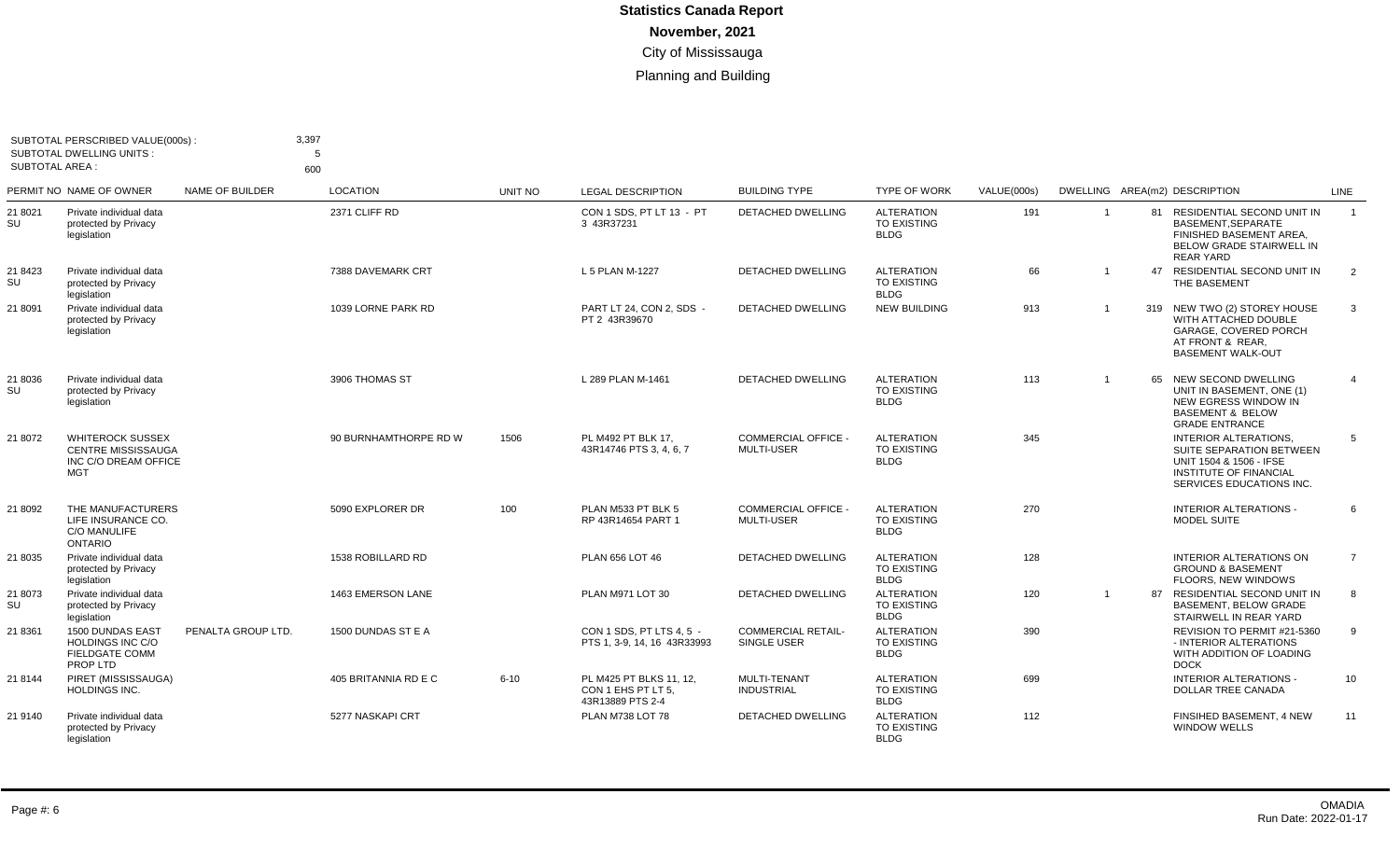| SUBTOTAL PERSCRIBED VALUE(000s):<br><b>SUBTOTAL DWELLING UNITS:</b><br><b>SUBTOTAL AREA:</b> |                                                                | 2,667<br>q<br>1,077    |                         |                |                                                      |                                   |                                                        |             |                |     |                                                                                                                                                                            |                |
|----------------------------------------------------------------------------------------------|----------------------------------------------------------------|------------------------|-------------------------|----------------|------------------------------------------------------|-----------------------------------|--------------------------------------------------------|-------------|----------------|-----|----------------------------------------------------------------------------------------------------------------------------------------------------------------------------|----------------|
|                                                                                              | PERMIT NO NAME OF OWNER                                        | NAME OF BUILDER        | <b>LOCATION</b>         | <b>UNIT NO</b> | <b>LEGAL DESCRIPTION</b>                             | <b>BUILDING TYPE</b>              | <b>TYPE OF WORK</b>                                    | VALUE(000s) |                |     | DWELLING AREA(m2) DESCRIPTION                                                                                                                                              | <b>LINE</b>    |
| 21 8171                                                                                      | Private individual data<br>protected by Privacy<br>legislation |                        | 1070 GARDNER AVE        |                | PLAN E21 LOT 84                                      | <b>DETACHED DWELLING</b>          | <b>ADDITION AND</b><br><b>ALTERATION</b>               | 50          |                |     | PROPOSED REAR YARD<br>DETACHED GARAGE AND<br>REAR YARD BELOW GRADE<br><b>STAIRWELL</b>                                                                                     | $\overline{1}$ |
| 21 8536                                                                                      | Private individual data<br>protected by Privacy<br>legislation |                        | <b>54 CATTRICK ST</b>   |                | PLAN TOR 4 LOT 27                                    | <b>DETACHED DWELLING</b>          | <b>NEW BUILDING</b>                                    | 1,036       | $\overline{1}$ | 370 | 2 STOREY DETACHED<br><b>DWELLING WITH FINISHED</b><br><b>BASEMENT, DEMOLISH</b><br><b>EXISTING DETACHED</b><br><b>DWELLING</b>                                             | $\overline{2}$ |
| 21 8460                                                                                      | THE CANADA LIFE<br><b>ASSURANCE COMPANY</b>                    | <b>EMF CONTRACTING</b> | 2900 ARGENTIA RD B      | 2              | CON 6 WHS. PT L 12. 13 -<br>PTS 1-10, 15-19 43R23938 | MULTI-TENANT<br><b>INDUSTRIAL</b> | <b>ALTERATION</b><br><b>TO EXISTING</b><br><b>BLDG</b> | 375         |                |     | <b>INTERIOR ALTERATIONS -</b><br><b>CREATE PHARMACY</b>                                                                                                                    | 3              |
| 21 8282<br>SU                                                                                | Private individual data<br>protected by Privacy<br>legislation |                        | 7273 SAINT BARBARA BLVD |                | L 34 PLAN M-1760                                     | DETACHED DWELLING                 | <b>ALTERATION</b><br>TO EXISTING<br><b>BLDG</b>        | 153         | $\overline{1}$ | 79  | <b>BASEMENT APARTMENT WITH</b><br>NEW BELOW GRADE REAR<br>YARD ENTRANCE.                                                                                                   | $\overline{4}$ |
| 21 8213<br>SU                                                                                | Private individual data<br>protected by Privacy<br>legislation |                        | 3264 MISSISSAUGA RD     |                | RANGE 3 NDS PT LOT 3<br>RP 43R5742 PART 2            | <b>DETACHED DWELLING</b>          | <b>ALTERATION</b><br>TO EXISTING<br><b>BLDG</b>        | 118         | $\overline{1}$ | 85  | RESIDENTIAL SECOND UNIT IN<br>THE BASEMENT                                                                                                                                 | 5              |
| 21 8482<br>SU                                                                                | Private individual data<br>protected by Privacv<br>legislation |                        | 3183 FORRESTDALE CIR    |                | PLAN M1053 LOT 17                                    | <b>DETACHED DWELLING</b>          | <b>ALTERATION</b><br><b>TO EXISTING</b><br><b>BLDG</b> | 104         | $\overline{1}$ | 75  | <b>RESIDENTIAL SECOND UNIT IN</b><br>BASEMENT. NEW SIDE DOOR                                                                                                               | 6              |
| 21 8778<br>SU                                                                                | Private individual data<br>protected by Privacy<br>legislation |                        | 7088 GILLESPIE LANE     |                | L 45 PLAN M-1322                                     | <b>DETACHED DWELLING</b>          | <b>ALTERATION</b><br>TO EXISTING<br><b>BLDG</b>        | 124         | $\overline{1}$ | 74  | SECOND UNIT - BELOW<br><b>GRADE ENTRANCE IN SIDE</b><br>YARD & ONE (1) NEW WINDOW                                                                                          | $\overline{7}$ |
| 21 8444                                                                                      | Private individual data<br>protected by Privacy<br>legislation |                        | 1366 DEXTER CRES        |                | PLAN M658 LOT 11                                     | <b>DETACHED DWELLING</b>          | <b>ALTERATION</b><br><b>TO EXISTING</b><br><b>BLDG</b> | 135         |                |     | REPLACE LOAD BEARING<br><b>WALLS WITH STEEL BEAMS &amp;</b><br><b>RELOCATE RETURN AIR GRILL</b><br>ON MAIN FLR. BELOW GRADE<br>STAIRWELL ENTRANCE<br><b>THROUGH GARAGE</b> | 8              |
| 21 8217<br>SU                                                                                | Private individual data<br>protected by Privacy<br>legislation |                        | 5469 GLEN ERIN DR       |                | PLAN M911 LOT 48                                     | DETACHED DWELLING                 | <b>ALTERATION</b><br><b>TO EXISTING</b><br><b>BLDG</b> | 101         | $\overline{1}$ |     | 73 RESIDENTIAL SECOND UNIT IN<br><b>BASEMENT</b>                                                                                                                           | 9              |
| 21 9056                                                                                      | Private individual data<br>protected by Privacy<br>legislation |                        | 2112 GRANGE DR          |                | PLAN C24 LOT 9 PT LOT 6                              | <b>DETACHED DWELLING</b>          | <b>ADDITION TO</b><br><b>EXISTING BLDG</b>             | 120         |                |     | 70 PROPOSED ONE STOREY<br><b>REAR ADDITION</b>                                                                                                                             | 10             |
| 21 9094<br>SU                                                                                | <b>MODERN INVEST &amp;</b><br><b>ADVISORY HOLDING</b><br>CORP  |                        | 3898 MILKWOOD CRES L    |                | PLAN M1438 PT LT 66 -<br>PTS 46, 47 43R25384         | SEMI-DETACHED<br><b>DWELLING</b>  | <b>ALTERATION</b><br>TO EXISTING<br><b>BLDG</b>        | 90          | $\overline{1}$ | 65  | <b>RESIDENTIAL SECOND UNIT IN</b><br><b>BASEMENT</b>                                                                                                                       | 11             |
| 21 8280<br>SU                                                                                | Private individual data<br>protected by Privacy<br>legislation |                        | 2129 THE CHASE          |                | PLAN M547 LOT 57                                     | <b>DETACHED DWELLING</b>          | <b>ALTERATION</b><br>TO EXISTING<br><b>BLDG</b>        | 185         | $\overline{1}$ | 133 | RESIDENTIAL SECOND UNIT IN<br><b>BASEMENT &amp; BELOW GRADE</b><br>STAIRWELL IN REAR YARD                                                                                  | 12             |
| 21 8273<br>SU                                                                                | Private individual data<br>protected by Privacy<br>legislation |                        | 2550 CYNARA RD          |                | PLAN M156 LOT 14                                     | <b>DETACHED DWELLING</b>          | <b>ALTERATION</b><br><b>TO EXISTING</b><br><b>BLDG</b> | 76          | $\overline{1}$ | 55  | RESIDENTIAL SECOND UNIT IN<br><b>BASEMENT</b>                                                                                                                              | 13             |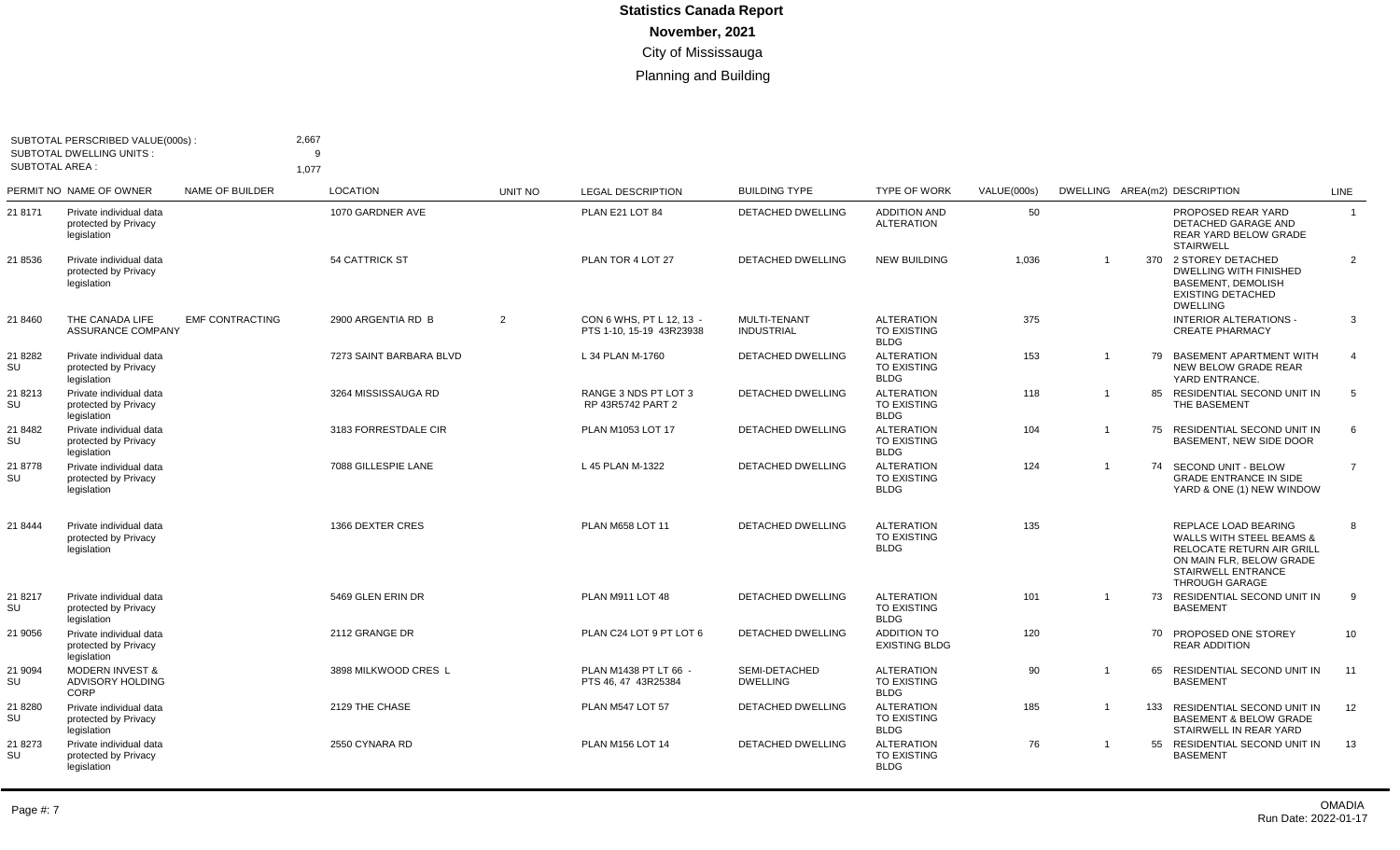| <b>SUBTOTAL AREA:</b> | SUBTOTAL PERSCRIBED VALUE(000s):<br><b>SUBTOTAL DWELLING UNITS:</b> | 3,718<br>10<br>1,533                      |                         |         |                                              |                                  |                                                        |             |                         |     |                                                                                                                                                                     |                 |
|-----------------------|---------------------------------------------------------------------|-------------------------------------------|-------------------------|---------|----------------------------------------------|----------------------------------|--------------------------------------------------------|-------------|-------------------------|-----|---------------------------------------------------------------------------------------------------------------------------------------------------------------------|-----------------|
|                       | PERMIT NO NAME OF OWNER                                             | NAME OF BUILDER                           | <b>LOCATION</b>         | UNIT NO | <b>LEGAL DESCRIPTION</b>                     | <b>BUILDING TYPE</b>             | <b>TYPE OF WORK</b>                                    | VALUE(000s) |                         |     | DWELLING AREA(m2) DESCRIPTION                                                                                                                                       | LINE            |
| 21 8515               | <b>CENTRAL BY CITY</b><br>PARK HOMES INC.                           | CENTRAL BY CITY PARK<br>HOMES INC.        | 2119 ROYAL GALA CIR     |         | L 1 PLAN M-2115                              | DETACHED DWELLING                | <b>NEW BUILDING</b>                                    | 688         | $\overline{\mathbf{1}}$ |     | 296 NEW (3) STOREY SINGLE<br><b>FAMILY DWELLING</b>                                                                                                                 | $\mathbf{1}$    |
| 21 9001               | <b>CENTRAL BY CITY</b><br>PARK HOMES INC.                           | <b>CENTRAL BY CITY PARK</b><br>HOMES INC. | 2102 ROYAL GALA CIR     |         | L 11 PLAN M-2115                             | <b>DETACHED DWELLING</b>         | <b>NEW BUILDING</b>                                    | 557         | $\overline{1}$          |     | 239 NEW (3) STOREY SINGLE<br><b>FAMILY DWELLING</b>                                                                                                                 | 2               |
| 21 8416               | Private individual data<br>protected by Privacy<br>legislation      |                                           | 957 DORMER ST           |         | PLAN 458 LOT 13                              | <b>DETACHED DWELLING</b>         | <b>ADDITION AND</b><br><b>ALTERATION</b>               | 577         |                         |     | 79 (2) STOREY REAR ADDITION<br>WITH NEW ATTACHED<br><b>GARAGE &amp; FINISHED BSMT,</b><br>FRONT COVERED PORCH.<br>REAR VERANDA WITH ROOF.<br>REAR CABANA & INT ALTS | 3               |
| 21 8598<br>SU         | Private individual data<br>protected by Privacy<br>legislation      |                                           | 757 WHITE CLOVER WAY    |         | L 68 PLAN M-1786                             | DETACHED DWELLING                | <b>ALTERATION</b><br><b>TO EXISTING</b><br><b>BLDG</b> | 100         | $\mathbf 1$             |     | 72 RESIDENTIAL SECOND UNIT IN<br>THE BASEMENT WITH BELOW<br><b>GRADE STAIR WELL IN THE</b><br>REAR YARD                                                             | $\overline{4}$  |
| 21 8477<br>SU         | Private individual data<br>protected by Privacy<br>legislation      |                                           | 6235 CAMGREEN CIR       |         | PLAN M620 LOT 60                             | <b>DETACHED DWELLING</b>         | <b>ALTERATION</b><br><b>TO EXISTING</b><br><b>BLDG</b> | 150         |                         |     | 93 RESIDENTIAL SECOND UNIT IN<br><b>BASEMENT WITH BELOW</b><br><b>GRADE STAIRWELL IN REAR</b><br>YARD                                                               | 5               |
| 21 8646<br>SU         | Private individual data<br>protected by Privacy<br>legislation      |                                           | 7155 LANTERN FLY HOLLOW |         | L 36 PLAN M-1433                             | DETACHED DWELLING                | <b>ALTERATION</b><br><b>TO EXISTING</b><br><b>BLDG</b> | 90          | $\overline{1}$          | 65  | SECOND UNIT IN THE<br><b>BASEMENT</b>                                                                                                                               | 6               |
| 21 9234               | Private individual data<br>protected by Privacy<br>legislation      |                                           | 1421 GLENBURNIE RD      |         | RANGE 2 CIR PT LOT 2<br>PLAN G20 LOT 20      | <b>DETACHED DWELLING</b>         | <b>DEMOLITION</b>                                      | 34          |                         |     | <b>DEMOLISH EXISTING</b><br><b>DWELLING</b>                                                                                                                         | $\overline{7}$  |
| 21 8523<br>SU         | Private individual data<br>protected by Privacy<br>legislation      |                                           | 3560 STONECUTTER CRES L |         | 43M1537. PT L 12 - PTS 29.<br>30 43R27989    | SEMI-DETACHED<br><b>DWELLING</b> | <b>ALTERATION</b><br><b>TO EXISTING</b><br><b>BLDG</b> | 66          | $\mathbf 1$             |     | 74 RESIDENTIAL SECOND UNIT IN<br><b>BASEMENT WITH PARTIAL</b><br><b>FINISHED BASEMENT</b>                                                                           | 8               |
| 21 8614<br>SU         | Private individual data<br>protected by Privacy<br>legislation      |                                           | 6172 DUFORD DR          |         | PLAN M849 LOT 182                            | <b>DETACHED DWELLING</b>         | <b>ALTERATION</b><br><b>TO EXISTING</b><br><b>BLDG</b> | 130         | $\mathbf{1}$            |     | 94 RESIDENTIAL SECOND UNIT                                                                                                                                          | 9               |
| 21 9117               | Private individual data<br>protected by Privacy<br>legislation      |                                           | 2138 TRUSCOTT DR        |         | PLAN 655 LOT 127                             | <b>DETACHED DWELLING</b>         | <b>ADDITION AND</b><br><b>ALTERATION</b>               | 134         |                         |     | 16 NEW- (1) STOREY ADDITION<br>WITH FINISHED BASEMENT.<br>NEW ATTACHED GARAGE.<br>UNDERPINNING OF EXISTING<br><b>CRAWL SPACE &amp; FINSIHED</b><br><b>BASEMENT</b>  | 10 <sup>°</sup> |
| 21 8538               | <b>ROCKETT LUMBER</b><br><b>HOLDINGS LIMITED</b>                    |                                           | 1322 MINAKI RD          |         | PL C10. PT LT 14 - PT 2<br>43R36059          | <b>DETACHED DWELLING</b>         | <b>NEW BUILDING</b>                                    | 986         | $\overline{1}$          | 355 | NEW (2) STOREY DETACHED<br><b>DWELLING WITH AN</b><br>ATTACHED TWO CAR GARAGE<br>& FINISHED BASEMENT                                                                | 11              |
| 21 8629<br>SU         | Private individual data<br>protected by Privacy<br>legislation      |                                           | 5283 BUSHELGROVE CIR L  |         | PT LT 11 PLAN M1211 -<br>PTS 20, 21 43R22737 | SEMI-DETACHED<br><b>DWELLING</b> | <b>ALTERATION</b><br>TO EXISTING<br><b>BLDG</b>        | 95          | $\mathbf 1$             | 68  | SECOND UNIT IN THE<br><b>BASEMENT</b>                                                                                                                               | 12              |
| 21 8613<br>SU         | Private individual data<br>protected by Privacy<br>legislation      |                                           | 4420 WEEPING WILLOW DR  |         | PLAN M930 LOT 89                             | DETACHED DWELLING                | <b>ALTERATION</b><br><b>TO EXISTING</b><br><b>BLDG</b> | 111         | $\overline{1}$          | 80  | RESIDENTIAL SECOND UNIT IN<br><b>BASEMENT</b>                                                                                                                       | 13              |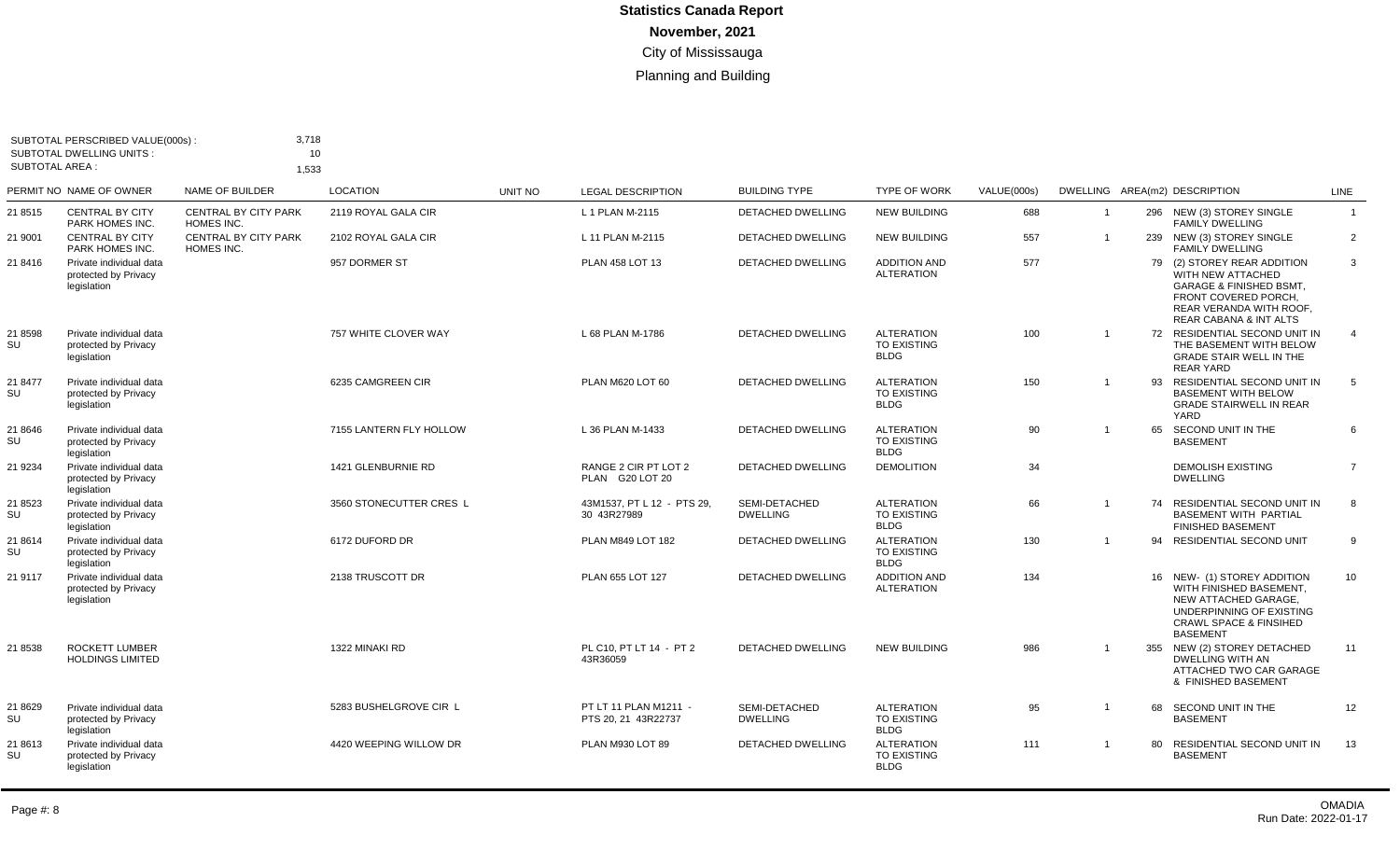| <b>SUBTOTAL AREA:</b> | SUBTOTAL PERSCRIBED VALUE(000s) :<br><b>SUBTOTAL DWELLING UNITS:</b> | 1.599<br>11<br>896                                                            |                         |                |                                              |                                  |                                                        |             |                |    |                                                                                                                               |                |
|-----------------------|----------------------------------------------------------------------|-------------------------------------------------------------------------------|-------------------------|----------------|----------------------------------------------|----------------------------------|--------------------------------------------------------|-------------|----------------|----|-------------------------------------------------------------------------------------------------------------------------------|----------------|
|                       | PERMIT NO NAME OF OWNER                                              | <b>NAME OF BUILDER</b>                                                        | <b>LOCATION</b>         | <b>UNIT NO</b> | <b>LEGAL DESCRIPTION</b>                     | <b>BUILDING TYPE</b>             | <b>TYPE OF WORK</b>                                    | VALUE(000s) |                |    | DWELLING AREA(m2) DESCRIPTION                                                                                                 | <b>LINE</b>    |
| 21 8884               | 2845645 ONTARIO INC.                                                 |                                                                               | 690 HILLMAN CRES        |                | PLAN 953 LOT 6                               | <b>DETACHED DWELLING</b>         | <b>ALTERATION</b><br><b>TO EXISTING</b><br><b>BLDG</b> | 150         |                |    | <b>INTERIOR ALTERATIONS</b><br><b>INCLUDES BASEMENT AREA &amp;</b><br><b>MAIN FLOOR</b>                                       | $\overline{1}$ |
| 21 8588<br>SU         | Private individual data<br>protected by Privacv<br>legislation       |                                                                               | 7205 SAINT BARBARA BLVD |                | L 68 PLAN M-1759                             | <b>DETACHED DWELLING</b>         | <b>ALTERATION</b><br><b>TO EXISTING</b><br><b>BLDG</b> | 101         | $\mathbf 1$    | 57 | RESIDENTIAL SECOND UNIT IN<br><b>BASEMENT, SEPARATE</b><br>FINISHED BASEMENT, BELOW<br><b>GRADE STAIRWELL IN REAR</b><br>YARD | $\overline{2}$ |
| 21 8571<br><b>SU</b>  | Private individual data<br>protected by Privacy<br>legislation       |                                                                               | 5950 SHELFORD TERR R    |                | PT LT 26 PLAN M-1353 -<br>PTS 1.2 43R24380   | SEMI-DETACHED<br><b>DWELLING</b> | <b>ALTERATION</b><br>TO EXISTING<br><b>BLDG</b>        | 77          |                |    | 56 RESIDENTIAL SECOND UNIT IN<br><b>BASEMENT</b>                                                                              | $\mathbf{3}$   |
| 21 8615<br>SU         | Private individual data<br>protected by Privacy<br>legislation       |                                                                               | 5989 AQUARIUS CRT       |                | <b>PLAN M903 LOT 49</b>                      | <b>DETACHED DWELLING</b>         | <b>ALTERATION</b><br><b>TO EXISTING</b><br><b>BLDG</b> | 118         | $\overline{1}$ | 85 | RESIDENTIAL SECOND UNIT IN<br>THE BASEMENT WITH BELOW<br><b>GRADE STAIR WELL IN THE</b><br>SIDE YARD                          | $\overline{4}$ |
| 21 8677<br>SU         | Private individual data<br>protected by Privacy<br>legislation       |                                                                               | 3368 CIDER MILL PL      |                | PLAN M358 LOT 6                              | <b>DETACHED DWELLING</b>         | <b>ALTERATION</b><br>TO EXISTING<br><b>BLDG</b>        | 144         |                |    | 104 RESIDENTIAL SECOND UNIT IN<br><b>BASEMENT</b>                                                                             | 5              |
| 21 8636<br>SU         | Private individual data<br>protected by Privacy<br>legislation       |                                                                               | 4669 CENTRETOWN WAY L   |                | L 188 PLAN M-1781                            | SEMI-DETACHED<br><b>DWELLING</b> | <b>ALTERATION</b><br><b>TO EXISTING</b><br><b>BLDG</b> | 79          |                | 57 | RESIDENTIAL SECOND UNIT IN<br><b>BASEMENT, BELOW GRADE</b><br>STAIRWELL IN REAR YARD                                          | 6              |
| 21 8566<br>SU         | Private individual data<br>protected by Privacy<br>legislation       |                                                                               | 6524 SNOW GOOSE LANES   |                | PLAN M616 LOT 269                            | <b>DETACHED DWELLING</b>         | <b>ALTERATION</b><br><b>TO EXISTING</b><br><b>BLDG</b> | 140         |                |    | 86 RESIDENTIAL SECOND UNIT IN<br><b>BASEMENT WITH BELOW</b><br><b>GRADE STAIRWELL IN SIDE</b><br>YARD                         | $\overline{7}$ |
| 21 8737               | Private individual data<br>protected by Privacy<br>legislation       |                                                                               | 4709 ROSEBUSH RD        |                | PLAN M921 LOT 38                             | DETACHED DWELLING                | <b>ALTERATION</b><br><b>TO EXISTING</b><br><b>BLDG</b> | 131         | $\overline{1}$ |    | 94 SECOND UNIT - NEW SIDE<br><b>DOOR &amp; ENLARGED</b><br><b>WINDOW</b>                                                      | 8              |
| 21 9135               | Private individual data<br>protected by Privacy<br>legislation       | Private individual data protected 2199 HAYGATE CRES<br>by Privacy legislation |                         |                | PLAN 739 PT LOTS 116.117                     | <b>DETACHED DWELLING</b>         | <b>ADDITION AND</b><br><b>ALTERATION</b>               | 175         |                | 60 | SECOND STOREY ADDITION<br><b>OVER GARAGE</b>                                                                                  | 9              |
| 21 9095<br>SU         | Private individual data<br>protected by Privacy<br>legislation       |                                                                               | 1018 FERNANDEZ DR       |                | PLAN M1063 LOT 29                            | <b>DETACHED DWELLING</b>         | <b>ALTERATION</b><br><b>TO EXISTING</b><br><b>BLDG</b> | 90          |                |    | 65 NEW SECOND UNIT - NEW<br>SIDE ENTRANCE AT GRADE &<br>(2) WINDOWS ENLARGED                                                  | 10             |
| 21 8746<br>SU         | Private individual data<br>protected by Privacy<br>legislation       |                                                                               | 3153 TURBINE CRES R     |                | PLAN 43M1407. PART LOT<br>44 - PT 3 43R27413 | SEMI-DETACHED<br><b>DWELLING</b> | <b>ALTERATION</b><br>TO EXISTING<br><b>BLDG</b>        | 96          |                |    | 69 RESIDENTIAL SECOND UNIT IN<br><b>BASEMENT &amp; NEW SIDE</b><br>DOOR/LANDING                                               | 11             |
| 21 8963               | 2860113 ONTARIO INC.                                                 |                                                                               | 1905 BROAD HOLLOW GATE  | 35             | PEEL CONDO PLAN 505                          | <b>ROW DWELLING</b>              | <b>ALTERATION</b><br><b>TO EXISTING</b><br><b>BLDG</b> | 70          |                |    | <b>FINISHED BASEMENT</b>                                                                                                      | 12             |
| 21 8731<br>SU         | Private individual data<br>protected by Privacy<br>legislation       |                                                                               | 980 SOUTHFORK DR        |                | L 80 PLAN M-1342                             | <b>DETACHED DWELLING</b>         | <b>ALTERATION</b><br><b>TO EXISTING</b><br><b>BLDG</b> | 86          | $\overline{1}$ | 62 | RESIDENTIAL SECOND UNIT IN<br>BASEMENT. NEW SIDE DOOR                                                                         | 13             |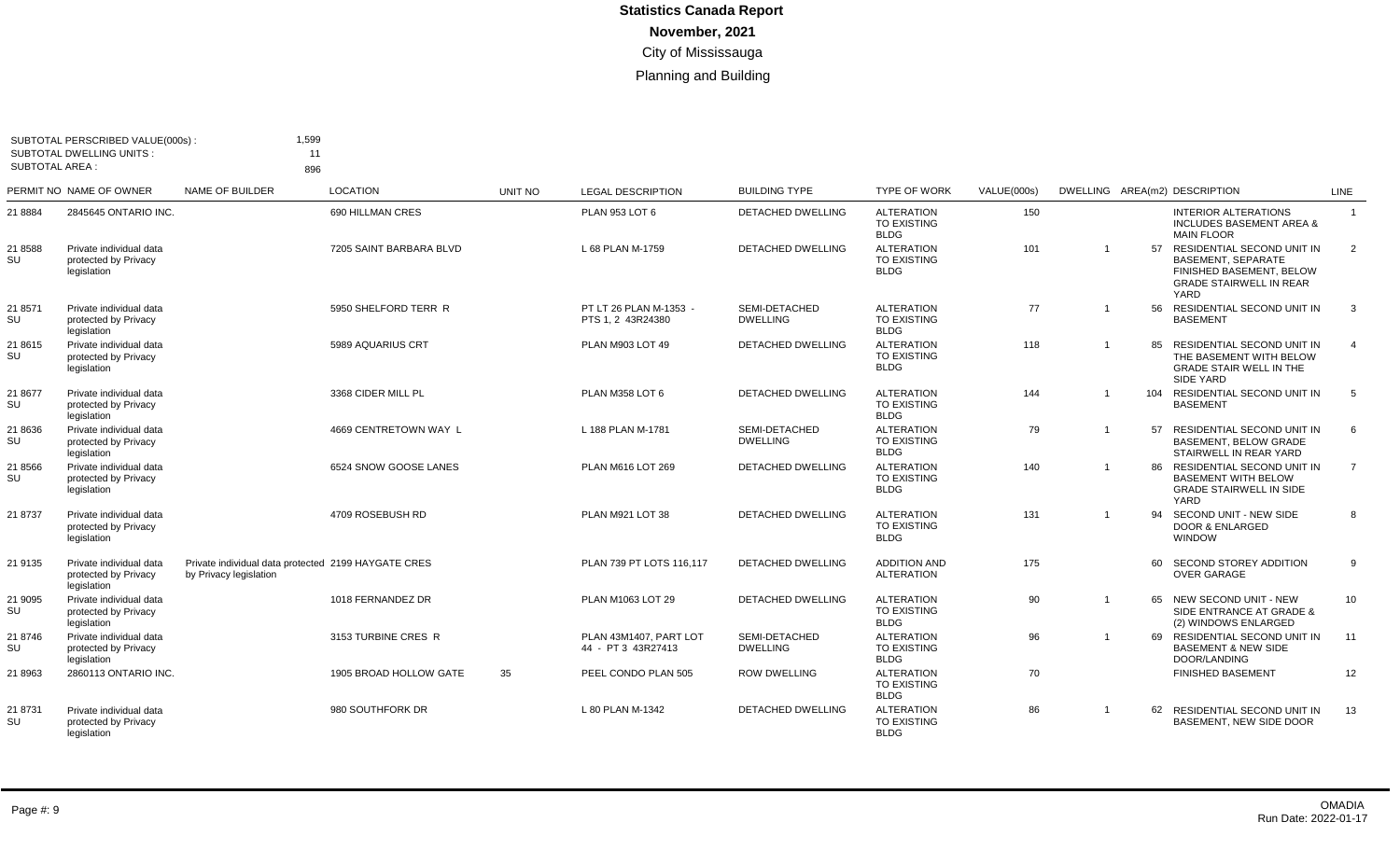| <b>SUBTOTAL AREA:</b> | SUBTOTAL PERSCRIBED VALUE(000s):<br><b>SUBTOTAL DWELLING UNITS:</b> | 2,588            | $\mathbf{R}$                |                |                                               |                                          |                                                        |             |                |    |                                                                                                                                                                                 |                |
|-----------------------|---------------------------------------------------------------------|------------------|-----------------------------|----------------|-----------------------------------------------|------------------------------------------|--------------------------------------------------------|-------------|----------------|----|---------------------------------------------------------------------------------------------------------------------------------------------------------------------------------|----------------|
|                       | PERMIT NO NAME OF OWNER                                             | NAME OF BUILDER  | 994<br><b>LOCATION</b>      | <b>UNIT NO</b> | <b>LEGAL DESCRIPTION</b>                      | <b>BUILDING TYPE</b>                     | <b>TYPE OF WORK</b>                                    | VALUE(000s) |                |    | DWELLING AREA(m2) DESCRIPTION                                                                                                                                                   | <b>LINE</b>    |
| 21 8733<br>SU         | Private individual data<br>protected by Privacy<br>legislation      |                  | 3640 KELSO CRES             |                | PLAN M693 LOT 145                             | <b>DETACHED DWELLING</b>                 | <b>ALTERATION</b><br><b>TO EXISTING</b><br><b>BLDG</b> | 142         | $\overline{1}$ |    | 102 RESIDENTIAL SECOND UNIT IN<br><b>BASEMENT, BELOW GRADE</b><br>STAIRWELL IN GARAGE.<br>DOOR IN GARAGE                                                                        | $\overline{1}$ |
| 21 9075<br>SU         | Private individual data<br>protected by Privacy<br>legislation      |                  | 2666 LINDHOLM CRES          |                | PLAN M686 BLK 136<br>RP 43R14802 PARTS 36-39  | <b>ROW DWELLING</b>                      | <b>ALTERATION</b><br><b>TO EXISTING</b><br><b>BLDG</b> | 89          | $\overline{1}$ |    | 44 RESIDENTIAL SECOND UNIT IN<br><b>BASEMENT, FINISHED</b><br><b>BASEMENT AREA &amp; BELOW</b><br><b>GRADE STAIRWELL IN SIDE</b><br>YARD                                        | 2              |
| 21 8801<br>SU         | Private individual data<br>protected by Privacy<br>legislation      |                  | 851 APPLECROFT CIR          |                | PLAN M1107 PT LOT 61<br>RP 43R20378 PART 110  | SEMI-DETACHED<br><b>DWELLING</b>         | <b>ALTERATION</b><br><b>TO EXISTING</b><br><b>BLDG</b> | 77          | $\overline{1}$ | 56 | RESIDENTIAL SECOND UNIT IN<br>THE BASEMENT WITH BELOW<br><b>GRADE STAIR WELL IN</b><br>INTERIOR SIDE YARD                                                                       | $\mathbf{3}$   |
| 21 8861<br>SU         | Private individual data<br>protected by Privacy<br>legislation      |                  | 5182 DOUBLETREE DR          |                | L 107 PLAN M-1664                             | <b>DETACHED DWELLING</b>                 | <b>ALTERATION</b><br><b>TO EXISTING</b><br><b>BLDG</b> | 133         |                |    | 96 RESIDENTIAL SECOND UNIT IN<br><b>BASEMENT</b>                                                                                                                                | $\overline{4}$ |
| 21 9151               | 2226524 ONTARIO INC                                                 |                  | 3173 WINSTON CHURCHILL BLVD |                | CON 1 NDS PT LT 35.<br>43R15105 PTS 1-3       | <b>COMMERCIAL OFFICE-</b><br>SINGLE USER | <b>ALTERATION</b><br>TO EXISTING<br><b>BLDG</b>        | 271         |                |    | <b>INTERIOR ALTERATIONS.</b><br>TENANT FIT UP - BMO                                                                                                                             | 5              |
| 21 9243<br>SU         | Private individual data<br>protected by Privacy<br>legislation      |                  | 664 KAISER DR               |                | L 64 PLAN M-1483                              | DETACHED DWELLING                        | <b>ALTERATION</b><br><b>TO EXISTING</b><br><b>BLDG</b> | 124         | $\overline{1}$ | 90 | <b>RESIDENTIAL SECOND UNIT IN</b><br><b>BASEMENT, BELOW GRADE</b><br>STAIRWELL IN REAR YARD                                                                                     | 6              |
| 21 8947               | Private individual data<br>protected by Privacy<br>legislation      | DAY CUSTOM HOMES | 911 CALDWELL AVE            |                | PLAN 425 L 29                                 | <b>DETACHED DWELLING</b>                 | <b>NEW BUILDING</b>                                    | 1,290       |                |    | 470 2 STOREY DETACHED<br>DWELLING WITH FINISHED<br><b>BASEMENT, DEMOLISH</b><br><b>EXISTING DETACHED</b><br><b>DWELLING</b>                                                     | $\overline{7}$ |
| 21 9029<br>SU         | Private individual data<br>protected by Privacy<br>legislation      |                  | 3333 SNOWBALL RD R          |                | PT LT 92 PLAN M1213 - PT<br>43 43R22724       | SEMI-DETACHED<br><b>DWELLING</b>         | <b>ALTERATION</b><br><b>TO EXISTING</b><br><b>BLDG</b> | 125         |                |    | 90 RESIDENTIAL SECOND UNIT IN<br><b>BASEMENT &amp; BELOW GRADE</b><br>STAIRWELL IN REAR YARD                                                                                    | 8              |
| 21 8945               | Private individual data<br>protected by Privacy<br>legislation      |                  | 2344 ADENA CRT              |                | <b>PLAN 805 LOT 6</b>                         | <b>DETACHED DWELLING</b>                 | <b>ALTERATION</b><br><b>TO EXISTING</b><br><b>BLDG</b> | 202         |                |    | <b>INTERIOR ALTERATIONS IN</b><br><b>BASEMENT AND GROUND</b><br><b>FLOOR</b>                                                                                                    | 9              |
| 21 9072<br>SU         | Private individual data<br>protected by Privacy<br>legislation      |                  | 5886 MANZANILLO CRES R      |                | PLAN M1437 PT LT 419 -<br>PTS 18, 19 43R25354 | SEMI-DETACHED<br><b>DWELLING</b>         | <b>ALTERATION</b><br><b>TO EXISTING</b><br><b>BLDG</b> | 67          | $\overline{1}$ | 47 | RESIDENTIAL SECOND UNTI<br>(TENANT AREA), FINISHED<br>BASEMENT (OWNER AREA), 1<br><b>BELOW GRADE STAIRWELL</b><br><b>ENTRANCE IN REAR YARD. 1</b><br><b>NEW BASEMENT WINDOW</b> | 10             |
| 21 9028               | Private individual data<br>protected by Privacy<br>legislation      |                  | 2486 DONNAVALE DR           |                | <b>PLAN 456 LOT 22</b>                        | <b>DETACHED DWELLING</b>                 | <b>DEMOLITION</b>                                      | 34          |                |    | <b>DEMOLISH EXISTING</b><br>DETACHED DWELLING                                                                                                                                   | 11             |
| 21 9061               | Private individual data<br>protected by Privacy<br>legislation      |                  | 444 CHANTENAY DR            |                | PLAN 480 LOT 41                               | <b>DETACHED DWELLING</b>                 | <b>DEMOLITION</b>                                      | 34          |                |    | <b>DEMOLISH EXISTING</b><br><b>DETACHED DWELLING</b>                                                                                                                            | 12             |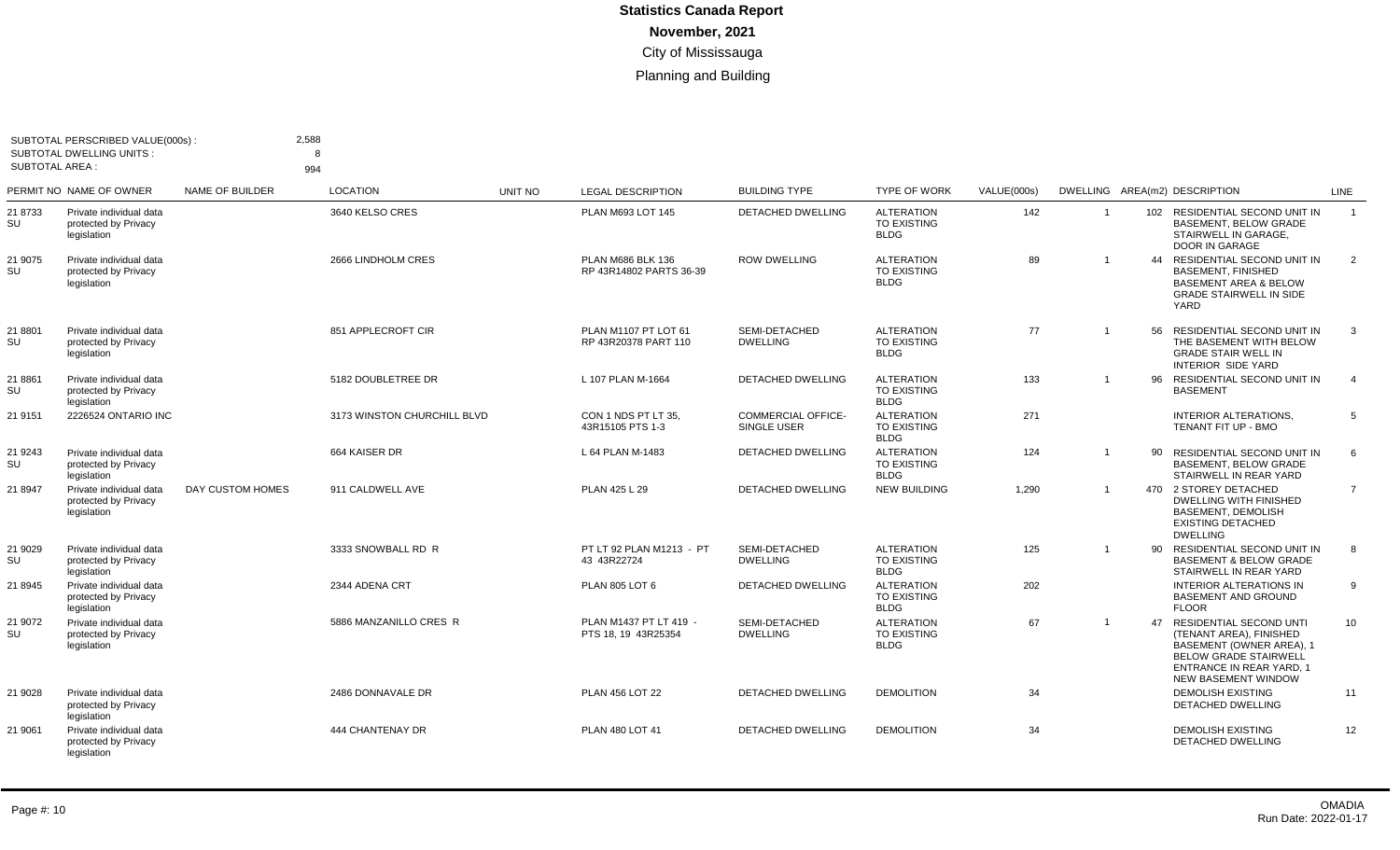| <b>SUBTOTAL AREA:</b> | SUBTOTAL PERSCRIBED VALUE(000s):<br><b>SUBTOTAL DWELLING UNITS:</b> | 65,841<br>22,622       | 339                  |         |                                                                                              |                          |                                                        |             |     |        |                                                                                                                                                                            |                 |
|-----------------------|---------------------------------------------------------------------|------------------------|----------------------|---------|----------------------------------------------------------------------------------------------|--------------------------|--------------------------------------------------------|-------------|-----|--------|----------------------------------------------------------------------------------------------------------------------------------------------------------------------------|-----------------|
|                       | PERMIT NO NAME OF OWNER                                             | <b>NAME OF BUILDER</b> | <b>LOCATION</b>      | UNIT NO | <b>LEGAL DESCRIPTION</b>                                                                     | <b>BUILDING TYPE</b>     | <b>TYPE OF WORK</b>                                    | VALUE(000s) |     |        | DWELLING AREA(m2) DESCRIPTION                                                                                                                                              | LINE            |
| 21 9104<br>SU         | Private individual data<br>protected by Privacy<br>legislation      |                        | 2267 FIFTH LINE WEST |         | <b>PLAN 413 LOT 4</b>                                                                        | <b>DETACHED DWELLING</b> | <b>ALTERATION</b><br>TO EXISTING<br><b>BLDG</b>        | 143         |     |        | 103 RESIDENTIAL SECOND UNIT IN<br><b>BASEMENT</b>                                                                                                                          |                 |
| 21 9199               | Private individual data<br>protected by Privacy<br>legislation      |                        | 3347 BOBWHITE MEWS   |         | PLAN M883 LOT 380                                                                            | <b>ROW DWELLING</b>      | <b>ALTERATION</b><br><b>TO EXISTING</b><br><b>BLDG</b> | 53          |     |        | FINISHED BASEMENT.<br><b>ENLARGED WINDOW</b>                                                                                                                               | $\overline{2}$  |
| 21 9166<br>SU         | Private individual data<br>protected by Privacy<br>legislation      |                        | 5884 CHESSMAN CRT    |         | L 127 PLAN M-1356                                                                            | <b>DETACHED DWELLING</b> | <b>ALTERATION</b><br><b>TO EXISTING</b><br><b>BLDG</b> | 137         |     | 99     | RESIDENTIAL SECOND UNIT IN<br><b>BASEMENT</b>                                                                                                                              | 3               |
| 21 9168               | <b>DMI PROPERTY</b><br>MANAGEMENT INC.                              | 2SC CONTRACTING INC.   | 4100 PONYTRAIL DR    |         | PLAN M58 BLK EE                                                                              | APARTMENT (> 6 UNITS)    | <b>ALTERATION</b><br>TO EXISTING<br><b>BLDG</b>        | 586         |     |        | PARKING GARAGE<br>SUSPENDED SLAB REPAIRS                                                                                                                                   | $\overline{4}$  |
| 21 9108<br>SU         | Private individual data<br>protected by Privacy<br>legislation      |                        | 7335 CUSTER CRES     |         | PLAN 946 LOT 405                                                                             | <b>DETACHED DWELLING</b> | <b>ALTERATION</b><br><b>TO EXISTING</b><br><b>BLDG</b> | 59          |     | 43     | RESIDENTIAL SECOND UNIT IN<br><b>BASEMENT</b>                                                                                                                              | 5               |
| 21 9232               | Private individual data<br>protected by Privacy<br>legislation      |                        | 464 VALLEYFIELD DR   |         | PLAN 759 LOT 126                                                                             | <b>DETACHED DWELLING</b> | <b>ALTERATION</b><br><b>TO EXISTING</b><br><b>BLDG</b> | 56          |     |        | <b>INTERIOR ALTERATIONS -</b><br><b>REMOVE LOAD BEARING</b><br>WALL & REPLACE WITH NEW<br><b>STEEL BEAM &amp; NEW ENSUITE</b><br><b>BATHROOM IN SECOND</b><br><b>FLOOR</b> | 6               |
| 20 2544<br>CON        | MISSISSAUGA I GP INC.                                               |                        | 86 DUNDAS ST E       |         | PART LT 15, CON 1, SDS.<br>RP E19 PART LT 20. TOR12<br>PART LTS 21, 22 AND PT 2,<br>43R27727 | APARTMENT (> 6 UNITS)    | <b>NEW BUILDING</b>                                    | 64,807      | 336 | 22.377 | CONDITIONAL PERMIT - FDN<br>ONLY W/PLUMBING - NEW (17)<br>STORY APT. BLDG W/ 4 LVLS<br>OF U/G PARKING -<br>COMPLIANCE DATE - APRIL 20.<br>2022                             | $7\overline{ }$ |

| TOTAL PERSCRIBED VALUE(000s): | 96.477 |
|-------------------------------|--------|
| TOTAL DWELLING UNITS:         | 414    |
| TOTAL AREA :                  | 32.906 |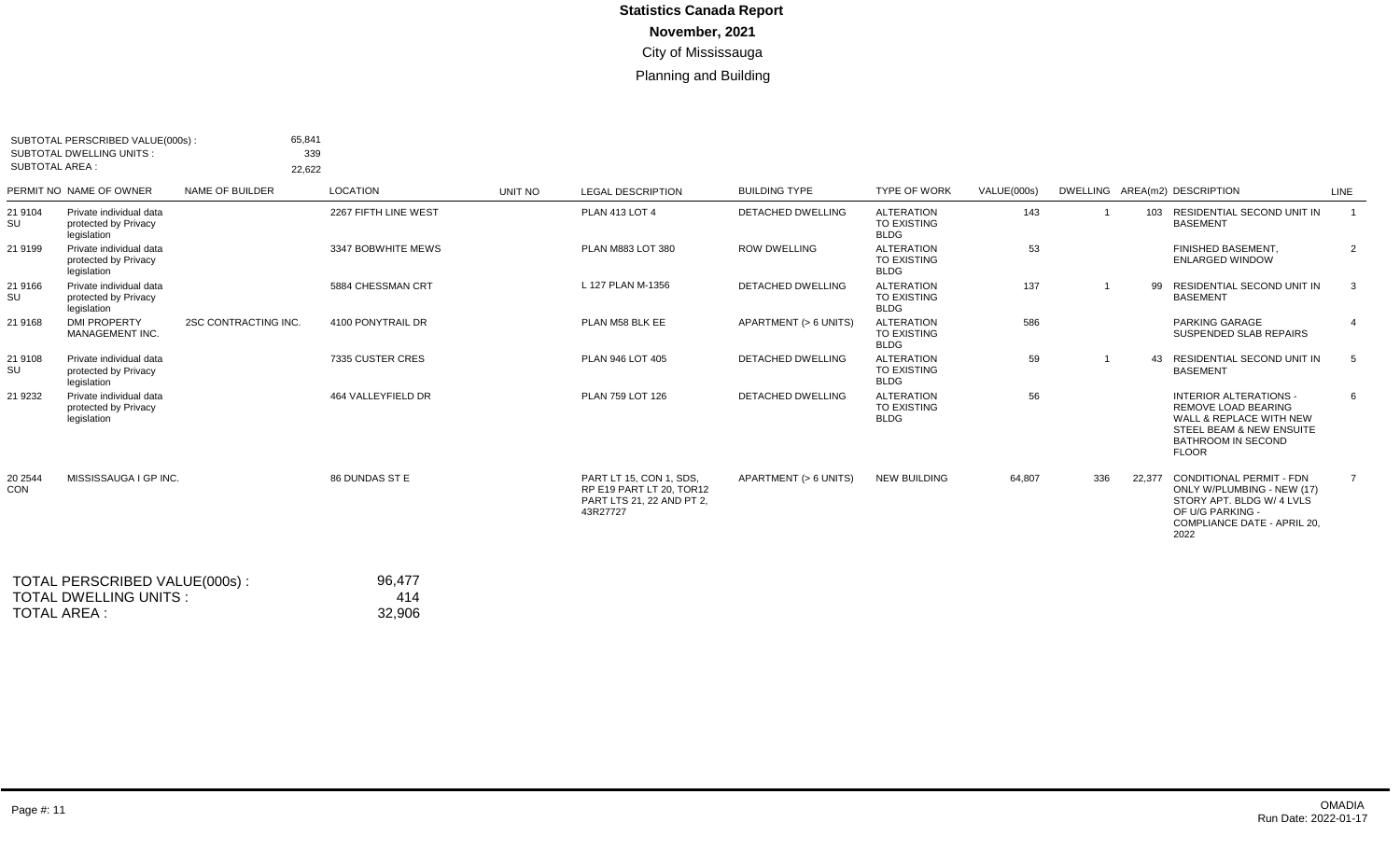# **Statistics Canada Report**

#### **November, 2021**

#### City of Mississauga

#### Planning and Building

#### SECTION B - MINOR RESIDENTIAL ADDITIONS AND RENNOVATIONS

| PERMITS VALUED AT LESS THAN \$50,000 |                      | LINE NO. | <b>VALUE (000s)</b> | <b>NO OF PERMITS</b> |
|--------------------------------------|----------------------|----------|---------------------|----------------------|
| NEW GARAGES AND CARPORTS             | - SINGLE DWELLINGS   | 01       | 28                  |                      |
|                                      | - MULTIPLE DWELLINGS | 02       |                     | $\Omega$             |
| NEW INGROUND SWIMMING POOLS          | - SINGLE DWELLINGS   | 03       |                     | 2                    |
|                                      | - MULTIPLE DWELLINGS | 04       |                     | $\Omega$             |
| <b>OTHER IMPROVEMENTS</b>            | - SINGLE DWELLINGS   | 05       | 1.259               | 52                   |
|                                      | - MULTIPLE DWELLINGS | 06       | 816                 | 50                   |
| TOTALS FOR SECTION B                 |                      | 07       | 2,103               | 105                  |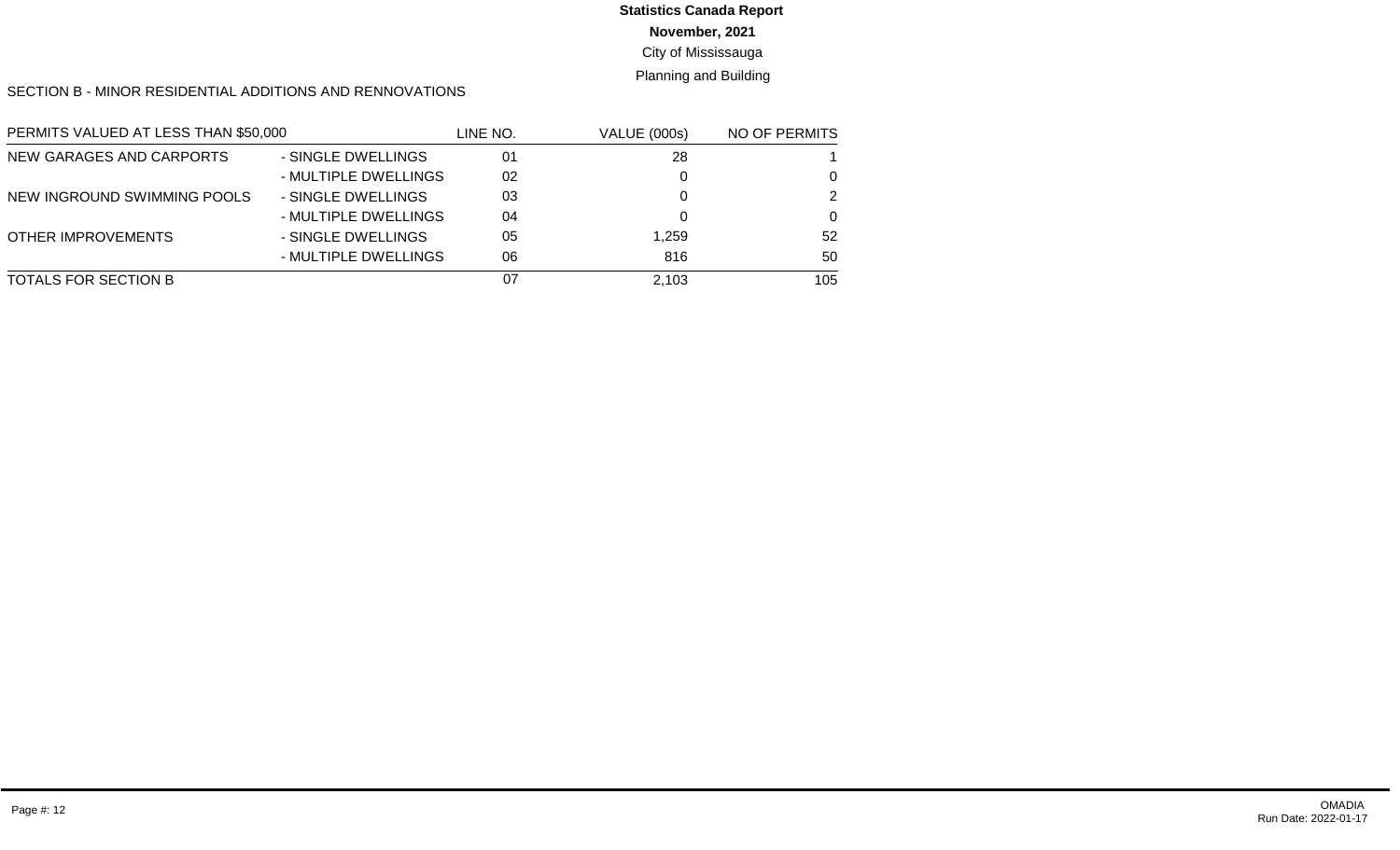# **Statistics Canada Report**

**November, 2021**

City of Mississauga

Planning and Building

SECTION C - MINOR NON-RESIDENTIAL PROJECTS

| PERMITS VALUED AT LESS THAN \$250,000 |                             | LINE NO. | <b>VALUE (000s)</b> | NO OF PERMITS |  |
|---------------------------------------|-----------------------------|----------|---------------------|---------------|--|
| <b>INDUSTRIAL</b>                     | - NEW CONSTRUCTION          | 08       |                     |               |  |
|                                       | - ADDITIONS AND RENOVATIONS | 09       | 3029                | 65            |  |
| <b>COMMERCIAL</b>                     | - NEW CONSTRUCTION          | 10       |                     | 8             |  |
|                                       | - ADDITIONS AND RENOVATIONS | 11       | 4936                | 87            |  |
| INSTITUTIONAL OR GOVERNMENTAL         | - NEW CONSTRUCTION          | 12       |                     | $\Omega$      |  |
|                                       | - ADDITIONS AND RENOVATIONS | 13       | 1094                | 19            |  |
| TOTALS FOR SECTION C                  |                             | 14       | 9.059               | 180           |  |